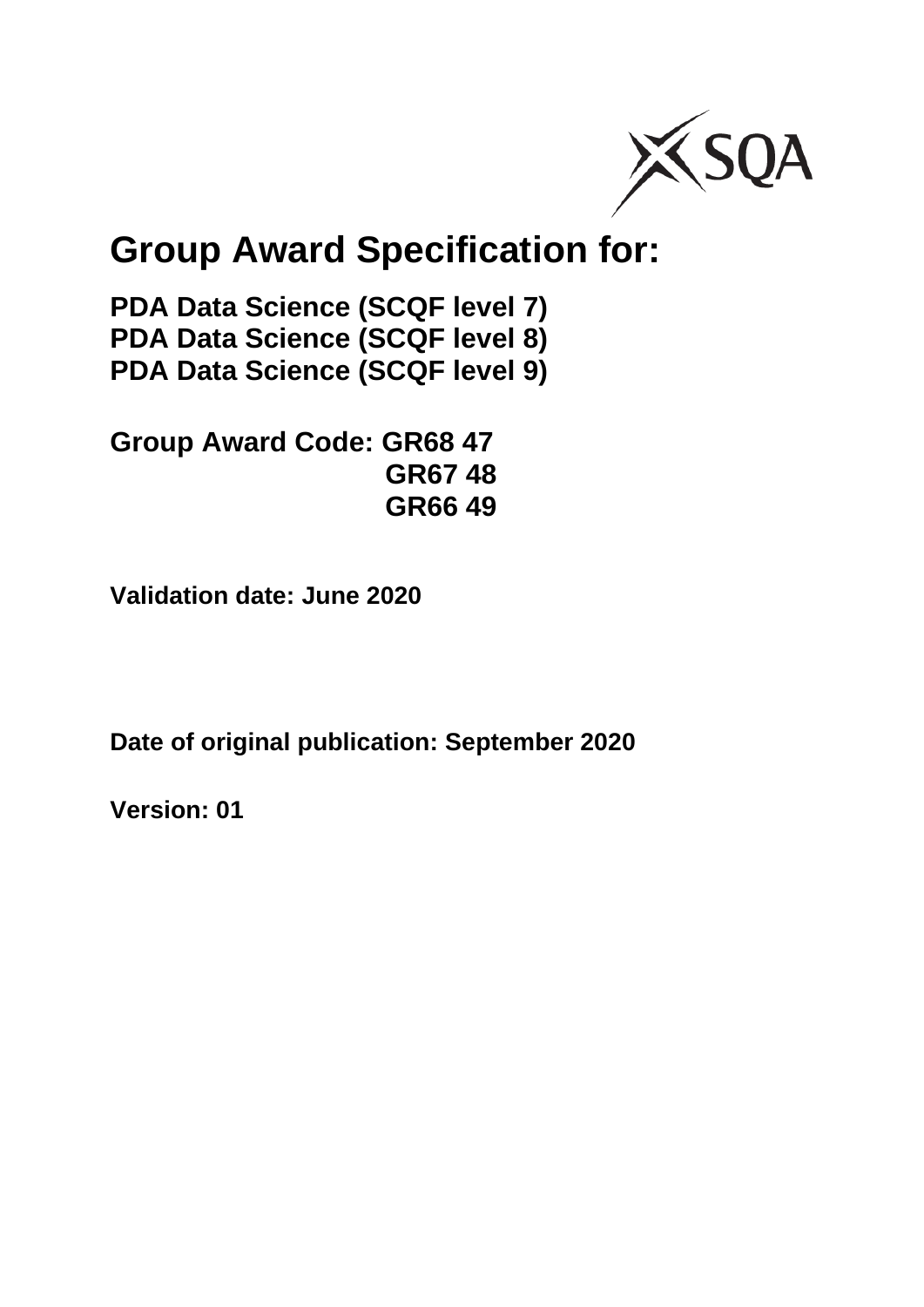## **Contents**

| 1 |       |                                                                              |  |
|---|-------|------------------------------------------------------------------------------|--|
| 2 |       |                                                                              |  |
|   | 2.1   |                                                                              |  |
|   | 2.2   |                                                                              |  |
| 3 |       |                                                                              |  |
|   | 3.1   |                                                                              |  |
|   | 3.2   |                                                                              |  |
|   | 3.2.1 |                                                                              |  |
|   | 3.2.2 |                                                                              |  |
|   | 3.2.3 |                                                                              |  |
| 4 |       |                                                                              |  |
|   | 4.1   |                                                                              |  |
|   | 4.2   |                                                                              |  |
| 5 |       |                                                                              |  |
|   | 5.1   |                                                                              |  |
|   | 5.2   |                                                                              |  |
|   | 5.3   | Mapping of Core Skills development opportunities across the qualifications12 |  |
|   | 5.4   |                                                                              |  |
| 6 |       |                                                                              |  |
|   | 6.1   |                                                                              |  |
|   | 6.1.1 |                                                                              |  |
|   | 6.1.2 |                                                                              |  |
|   | 6.2   |                                                                              |  |
|   | 6.2.1 |                                                                              |  |
|   | 6.3   |                                                                              |  |
|   | 6.4   |                                                                              |  |
|   | 6.5   |                                                                              |  |
| 7 |       |                                                                              |  |
| 8 |       |                                                                              |  |
| 9 |       |                                                                              |  |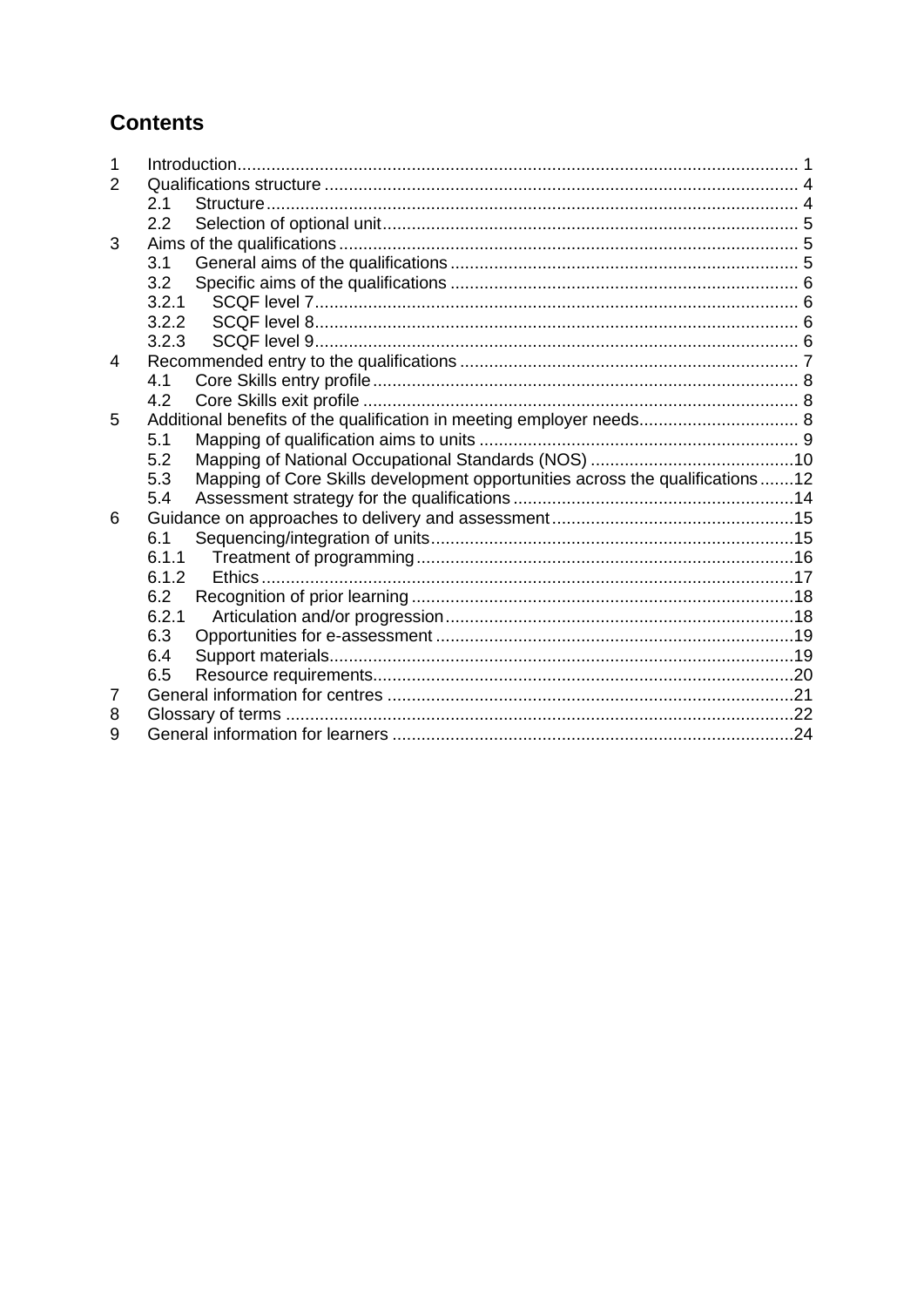## <span id="page-2-0"></span>**1 Introduction**

This document was previously known as the arrangements document. The purpose of this document is to:

- assist centres to implement, deliver and manage the qualification.
- provide a guide for new staff involved in offering the qualification.
- inform course managers teaching staff, assessors, learners, employers and HEIs of the aims and purpose of the qualification.
- provide details of the range of learners the qualification is suitable for and progression opportunities.

Data science is one of a number of emerging technologies, which include artificial intelligence and cloud computing, that are becoming increasingly important in modern societies. 'Big Data analytics' was one of four technologies (along with cyber security, mobile computing and cloud computing) identified by *The Tech Partnership* as an area of future skills shortage (Employer Insights, 2017). The skills shortage in data science has been widely reported.

Qualifications in data science will attract learners for a number of reasons. The demand for data skills is high among employers. Most contemporary jobs require data skills of some kind, and the ability to manipulate data, and draw insights from it, is a valuable skill for any employee. Data science is a prominent topic in the media, which will drive demand for qualifications. And the need for specialist skills in data science is forecast to grow significantly over the next decade. Centres that offer this suite of awards are likely to find strong demand among learners for the qualifications.

Data science is defined as:

*Data science provides meaningful information based on large amounts of complex data or [big data.](https://www.investopedia.com/terms/b/big-data.asp) Data science, or data-driven science, combines different fields of work in statistics and computation to interpret data for decision-making purposes.*

#### *Investopedia*

Data science is a multi-disciplinary field, and data scientists are required to possess a range of skills including data skills, statistical skills and analytical skills.

*'Effective data scientists are able to identify relevant questions, collect data from a multitude of different data sources, organize the information, translate results into solutions, and communicate their findings in a way that positively affects business decisions. These skills are required in almost all industries, causing skilled data scientists to be increasingly valuable to companies.'*

#### *'What is Data Science?', Berkeley University*

Skills in accurately formulating the data question, carrying out reproducible analysis on large datasets and then presenting the findings in an actionable format are particularly important.

*'The ability to take data — to be able to understand it, to process it, to extract value from it, to visualize it, to communicate it — that's going to be a hugely important skill in the next decades.'*

*Hal Varian, chief economist at Google*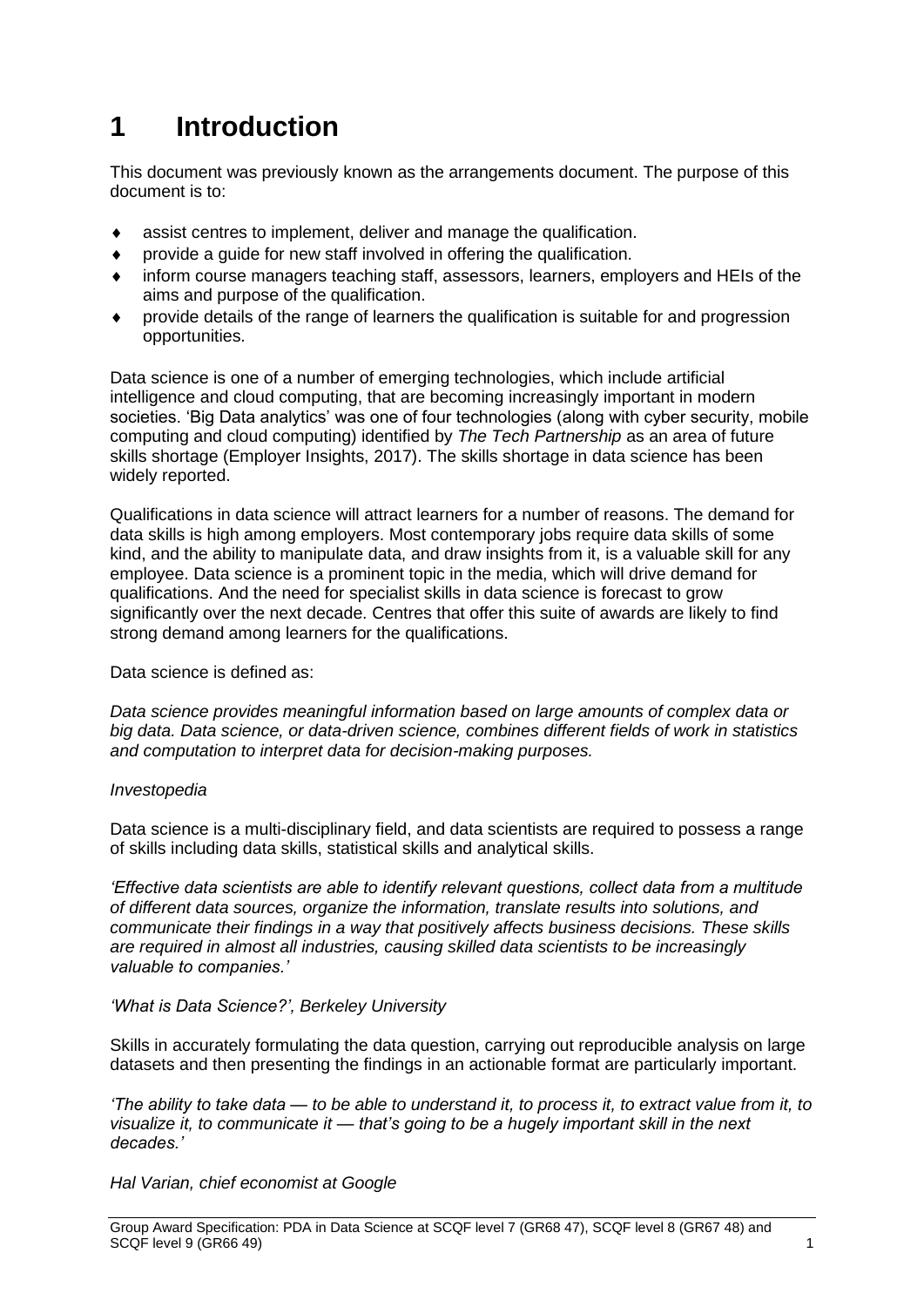Education has responded to the growing demand for data skills by providing qualifications in data science/data analytics at graduate and post-graduate levels (SCQF levels 9–12) including a graduate apprenticeship. Recent reports have highlighted the need for improved provision at school and college, including *Analytic Britain* (Nesta, 2015) and *Dynamics of Data Science* (Royal Society, 2019). SQA recently (2019) introduced new national qualifications in data science at SCQF levels 4, 5 and 6. The *National Progression Awards in Data Science* are designed to provide basic skills in this area and stimulate interest in data science among young learners.

There are few qualifications at intermediate level (SCQF levels 7–9) in this area. Two initiatives seek to address that. A new *HND Data Science* (SCQF level 8) will be developed during 2020–21; this two-year, full time qualification will be available in colleges for first delivery in August 2021. It will be designed for learners who wish to pursue a career in data science/data analysis. It is likely that it will be included in appropriate Modern Apprenticeships. The second initiative is the development of this suite of Professional Development Awards. These smaller qualifications, available at SCQF levels 7, 8 and 9, are designed for people in employment and those who wish to retrain in the field.

The **Professional Development Awards (PDAs) in Data Science** provides a suite of intermediate (SCQF levels 7, 8 and 9) qualifications to address the educational and training requirements of two distinct cohorts of learners.

- 1 Learners who wish to gain data skills and analysis skills to improve their existing work role effectiveness (data workers).
- 2 Learners who wish to develop data analysis/data science knowledge and skills to specialise in the field (data professionals).

The **SCQF level 7** award is designed for people in employment who wish to acquire data skills as part of their current job role. The **SCQF level 9** award is designed for learners who wish to retrain or transition into a career in data science. The **SCQF level 8** award is designed for both — people in employment who wish to gain analysis skills to progress in their current job role or progress to a specialist role in data analysis.

The focus of the award at SCQF level 7 is to improve the learner's effectiveness in their current job role, which may be non-technical and not directly related to data science. The SCQF level 8 award may be used for progression to more advanced and specialised qualifications in data science as a pathway to a career change. The focus of the SCQF level 9 award is prepare learners for a specialist job role in data science/data analysis.

This qualification articulates with a number of qualifications.

- HND Data Science
- ◆ HND Computer Science
- Technical Apprenticeship in Data Analytics
- Graduate Apprenticeship in Data Analytics
- BSc Computer Science
- BSc Data Science.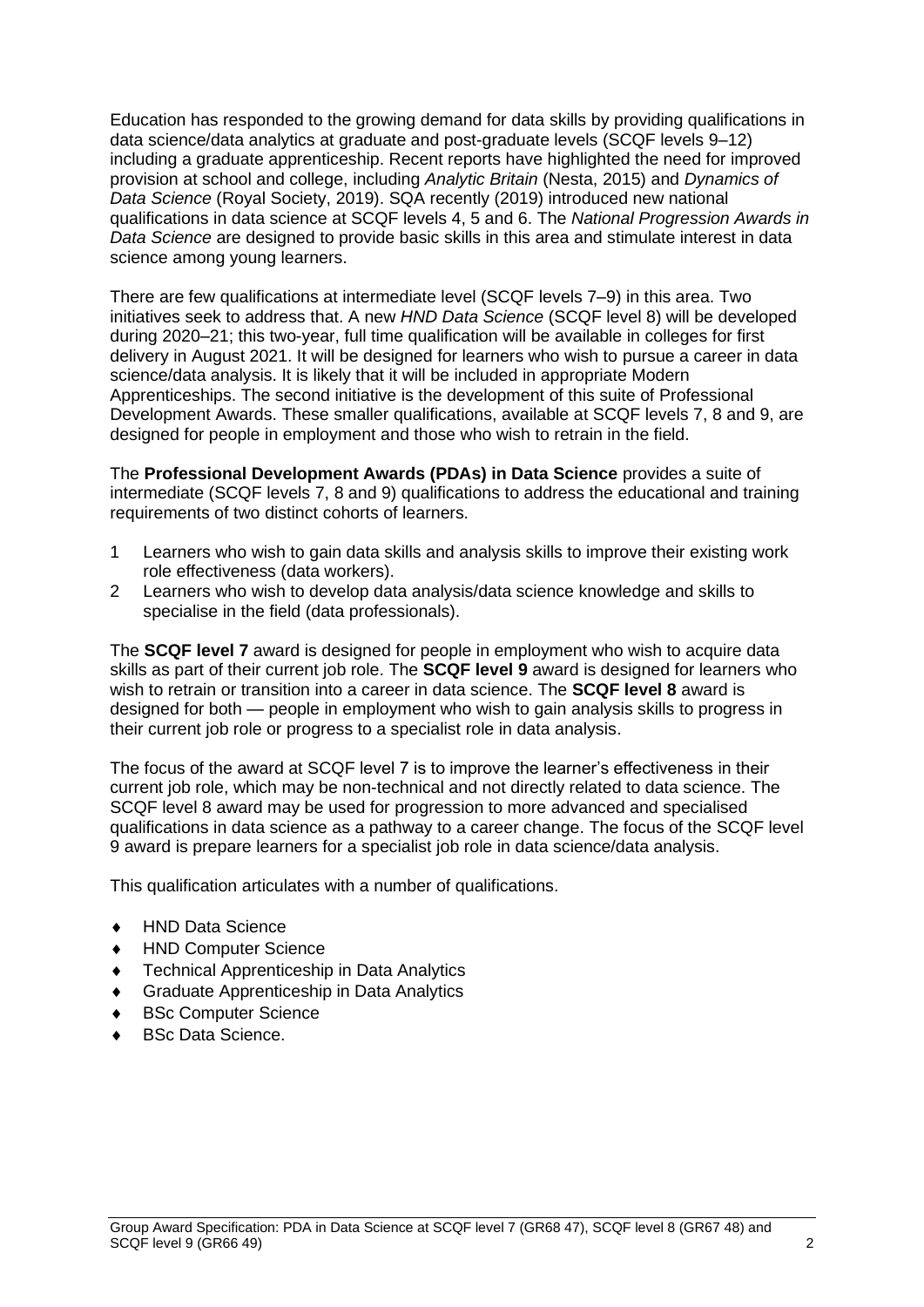If a learner wishes to specialise in data science, a variety of future career opportunities will be available including:

- Business intelligence analyst
- ◆ Data analyst
- ◆ Data engineer
- ◆ Data scientist
- Machine learning engineer

Although there is no formal professional recognition for this qualification, nor formal articulation arrangements with colleges or universities, the qualification was designed in consultation with employers and representatives from colleges and universities to ensure that it meets their requirements.

SQA would like to thank the following organisations for their contributions to this qualification:

- Edinburgh College
- Effini Limited
- ◆ Fife College
- New College Lanarkshire
- Skills Development Scotland
- ◆ The DataLab
- ◆ University of Edinburgh
- $\bullet$  University of Strathclyde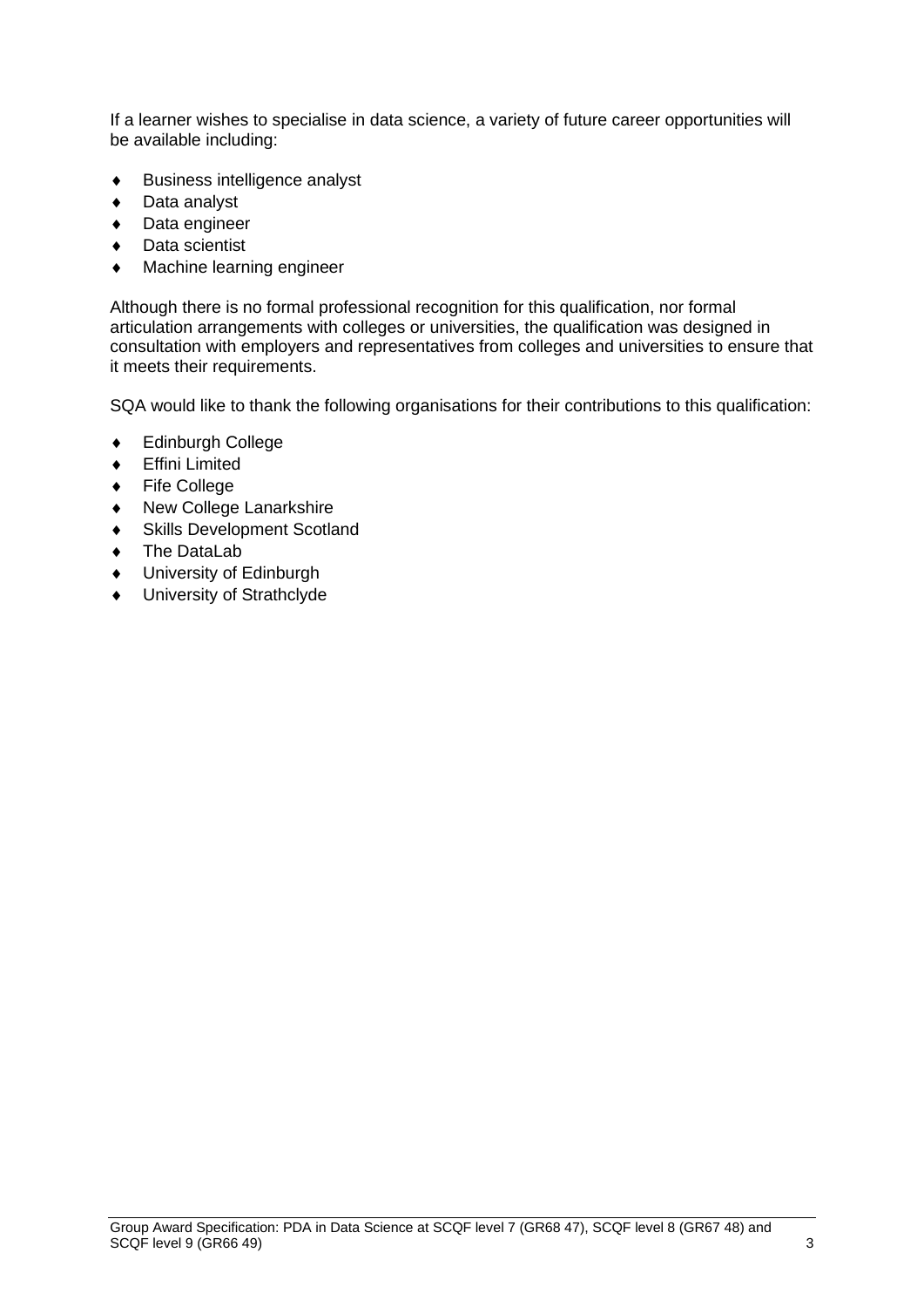## <span id="page-5-0"></span>**2 Qualifications structure**

This group award is available at **three levels**: SCQF level 7, 8 and 9.

The award comprises three SQA credits at SCQF level 7 (22 SCQF points); four SQA credits at level 8 (32 SCQF points); and five SQA credits at SCQF level 9 (40 SCQF points). The award, at all three levels, includes mandatory units (16–32 SCQF points) that must be taken by all learners. The remaining unit (6–8 SCQF points) is optional and will be selected from a list of optional units.

A mapping of Core Skills development opportunities is available in Section 5.3.

### <span id="page-5-1"></span>**2.1 Structure**

The structure of each qualification differs from level to level. The **SCQF level 7** award requires **3 credits** (22 SCQF credit points), **SCQF level 8** requires **4 credits** (32 SCQF credit points), and **SQCF level 9** requires **5 credits** (40 SCQF credit points).

| 4 code                             | 2 code | Unit title                  | <b>SQA</b><br>credit | <b>SCQF</b><br>credit<br>points | <b>SCQF</b><br>level |
|------------------------------------|--------|-----------------------------|----------------------|---------------------------------|----------------------|
| <b>Mandatory units</b>             |        |                             |                      |                                 |                      |
| <b>J4Y4</b>                        | 34     | Working with Data           |                      | 8                               |                      |
| <b>J4Y5</b>                        | 34     | Communicating with Data     |                      | 8                               |                      |
| <b>Optional units (select one)</b> |        |                             |                      |                                 |                      |
| HT9T                               | 34     | Artificial Intelligence     |                      | 8                               |                      |
| J0HA                               | 34     | <b>Computer Programming</b> |                      | 8                               |                      |
| J <sub>2</sub> GT                  | 46     | Data Science Project        |                      | 6                               | 6                    |
| J0H9                               | 34     | Data Security               |                      | 8                               |                      |
| J0J9                               | 34     | Machine Learning            |                      | 8                               |                      |
| J4YB                               | 35     | Programming for Data        | 4                    | 8                               | 8                    |
| <b>J4Y8</b>                        | 35     | <b>Statistics for Data</b>  |                      | 8                               | 8                    |

| SCQF level 7: Both mandatory units and one optional unit must be selected |
|---------------------------------------------------------------------------|
|---------------------------------------------------------------------------|

#### **SCQF level 8: All mandatory and one optional unit must be selected**

| 4 code                             | 2 code | Unit title                 | <b>SQA</b><br>credit | <b>SCQF</b><br>credit<br>points | <b>SCQF</b><br>level |  |  |  |  |  |  |  |
|------------------------------------|--------|----------------------------|----------------------|---------------------------------|----------------------|--|--|--|--|--|--|--|
| <b>Mandatory units</b>             |        |                            |                      |                                 |                      |  |  |  |  |  |  |  |
| <b>J4Y6</b>                        | 35     | Working with Data          | и                    | 8                               | 8                    |  |  |  |  |  |  |  |
| <b>J4Y7</b>                        | 35     | Communicating with Data    |                      | 8                               | 8                    |  |  |  |  |  |  |  |
| <b>J4Y2</b>                        | 35     | Data Science Project       |                      | 8                               | 8                    |  |  |  |  |  |  |  |
| <b>Optional units (select one)</b> |        |                            |                      |                                 |                      |  |  |  |  |  |  |  |
| <b>J4Y9</b>                        | 35     | Data Management            |                      | 8                               | 8                    |  |  |  |  |  |  |  |
| J1BB                               | 35     | Machine Learning           | $\overline{2}$       | 16                              | 8                    |  |  |  |  |  |  |  |
| J4YB                               | 35     | Programming for Data       |                      | 8                               | 8                    |  |  |  |  |  |  |  |
| <b>J4Y8</b>                        | 35     | <b>Statistics for Data</b> |                      | 8                               | 8                    |  |  |  |  |  |  |  |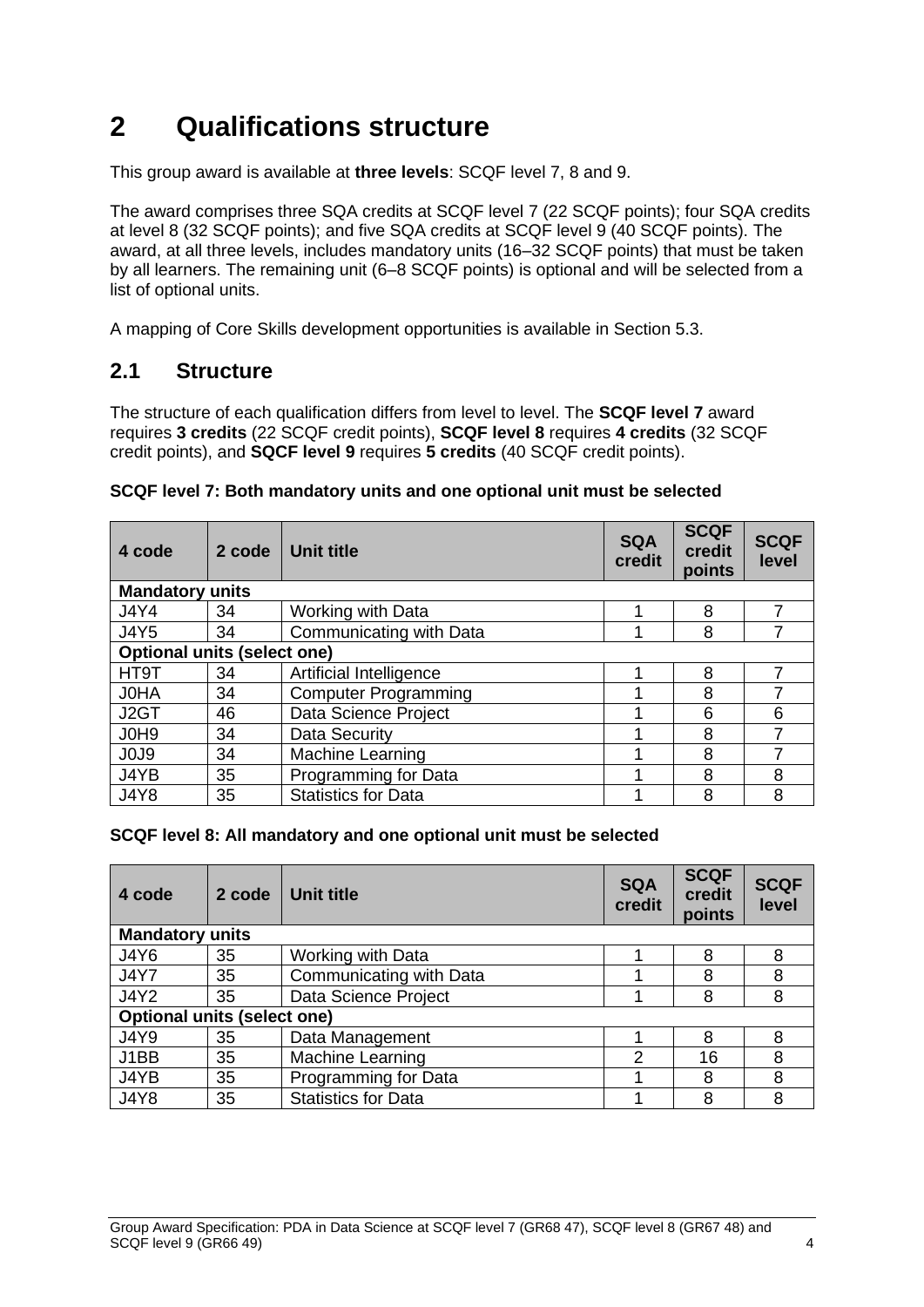| 4 code                             | 2 code | <b>Unit title</b>          | <b>SQA</b><br>credit | <b>SCQF</b><br>credit<br>points | <b>SCQF</b><br>level |  |  |  |  |
|------------------------------------|--------|----------------------------|----------------------|---------------------------------|----------------------|--|--|--|--|
| <b>Mandatory units</b>             |        |                            |                      |                                 |                      |  |  |  |  |
| J4YC                               | 36     | Data Engineering           | 2                    | 16                              |                      |  |  |  |  |
| <b>J4Y3</b>                        | 36     | Data Science Project       | 16<br>2              |                                 |                      |  |  |  |  |
| <b>Optional units (select one)</b> |        |                            |                      |                                 |                      |  |  |  |  |
| <b>J4Y9</b>                        | 35     | Data Management            |                      | 8                               |                      |  |  |  |  |
| J4YD                               | 36     | Machine Learning           | 2                    | 16                              | 9                    |  |  |  |  |
| J4YA                               | 36     | <b>Statistics for Data</b> |                      | 8                               |                      |  |  |  |  |

#### **SCQF level 9: Both mandatory units and one optional unit must be selected**

### <span id="page-6-0"></span>**2.2 Selection of optional unit**

The choice of optional unit can customise the award for different audiences. For example, at SCQF level 8, learners who want to improve their analysis skills (only) and not specialise in the area, may select the *Data Management* unit; learners who intend to specialise in the field, may select a more technical optional unit such as *Programming for Data* or *Machine Learning*. The choice of *Data Security* (SCQF level 7) and *Data Management* (SCQF level 8) would lead towards data oversight and governance roles.

The choice of optional unit would also affect progression. For example, learners who undertake the SCQF level 8 award with a view to progressing to SCQF level 9 would be best selecting an optional unit (such as *Statistics for Data*) at SCQF level 8 that facilitates progression to SCQF level 9.

## <span id="page-6-1"></span>**3 Aims of the qualifications**

The over-arching aim (of all three awards) is to develop learners' data analysis skills and gain an appreciation of the wider field of data science.

The aims of the qualification are categorised as **general aims** and **specific aims**. General aims relate to broad educational objectives; specific aims relate to the vocational area. Please note that general aims may be repeated in specific aims but contextualised in the vocational area. The specific aims at SCQF level 8 and SCQF level 9 are in addition to (or a refinement of) the specific aims at lower level(s).

The order of the aims provides a broad indication of their relative importance.

## <span id="page-6-2"></span>**3.1 General aims of the qualifications**

- 1 Develop academic abilities, consistent with the SCQF level of the qualification, to facilitate progression to further studies.
- 2 Develop vocational competencies and improve work-role effectiveness.
- 3 Develop a range of transferable skills, particularly numeracy, communication and problem- solving skills.
- 4 Develop a range of technical skills, particularly computational and statistical skills.
- 5 Develop awareness of data science as a career and improve the supply of skilled data workers and data professionals.
- 6 Develop an awareness of data ethics.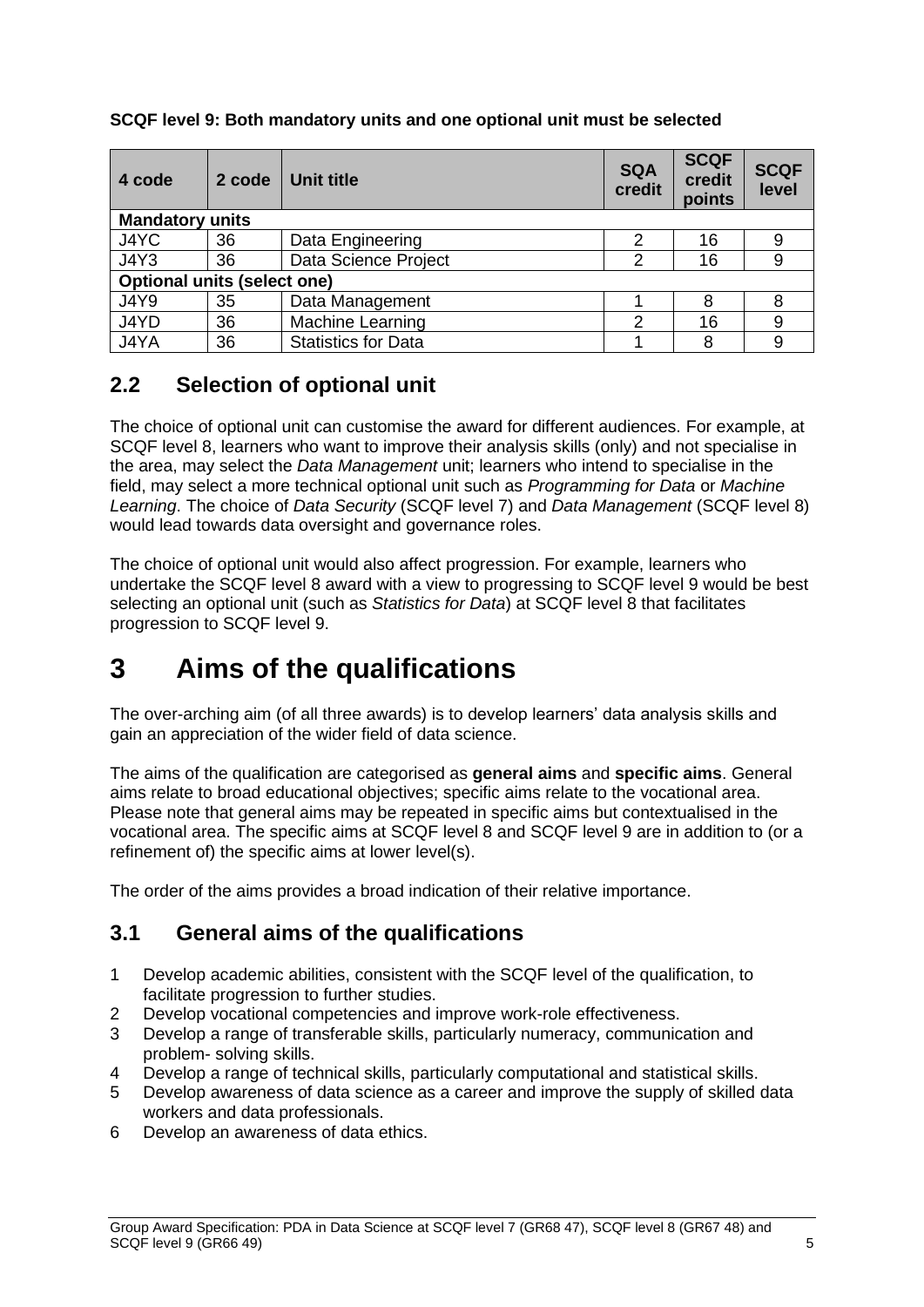## <span id="page-7-0"></span>**3.2 Specific aims of the qualifications**

### <span id="page-7-1"></span>**3.2.1 SCQF level 7**

- 7 Improve the data skills of learners to prepare them to work more capably with data in their role as data workers.
- 8 Develop learners' statistical and communication skills as they relate to data science.
- 9 Develop analytical skills to gain insights into datasets and make data-driven decisions in a business or organisational context.
- 10 Permit learners to explore specialised areas of data science such as artificial intelligence or machine learning.

### <span id="page-7-2"></span>**3.2.2 SCQF level 8**

- 11 Develop learners' analysis and communication skills to prepare them to work in a data professional role.
- 12 Appreciate the range of tools and techniques available for data analysis, including packages, visualisation tools, notebooks and programming languages.
- 13 Create data models, using large datasets, to gain insights into business data using a range of visualisations and dashboards.
- 14 Create reproducible and automatable analyses of large datasets.
- 15 Apply their knowledge and skills, in a collaborative context, to the analysis of large and/or complex datasets to produce insights.

#### <span id="page-7-3"></span>**3.2.3 SCQF level 9**

- 16 Apply engineering techniques to the implementation of data science systems.
- 17 Carry out a start-to-finish analysis of a large, complex dataset to provide insights of real value to an organisation.
- 18 Work with domain experts to provide insights into business data.
- 19 Permit learners to specialise in machine learning or statistical learning.
- 20 Adhere to the regulatory, legal, ethical and governance standards when working with data.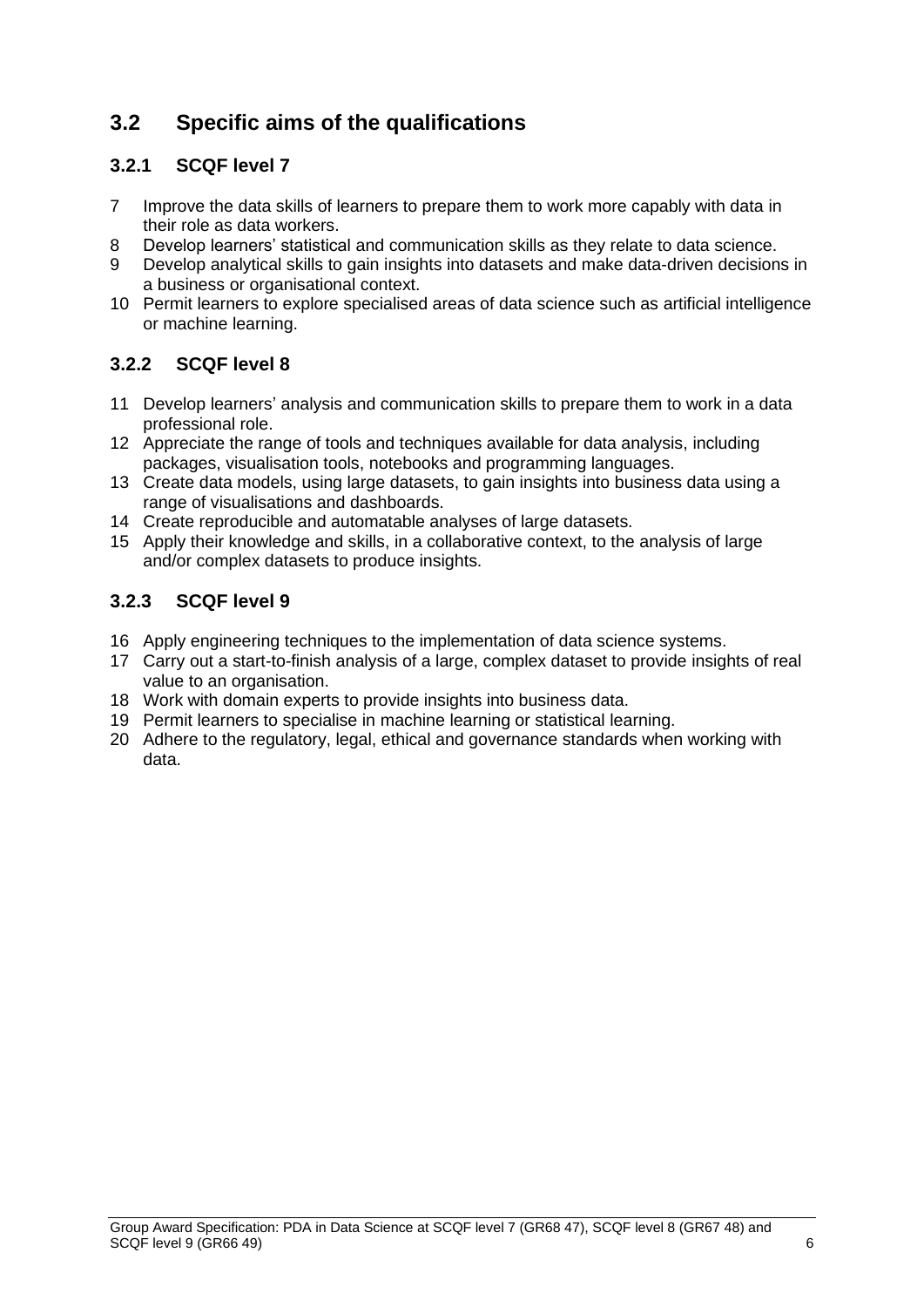## <span id="page-8-0"></span>**4 Recommended entry to the qualifications**

Entry to this qualification is at the discretion of the centre. The following information on prior knowledge, skills, experience or qualifications that provide suitable preparation for this qualification has been provided by the Qualification Design Team as guidance only.

Professional Development Awards (PDAs) are designed for people in employment and those wishing to retrain in a new field. Qualifications in data science are likely to attract a wide range of learners, with varied experiences and prior qualifications. Given the multidisciplinary nature of data science, a wide range of subjects may provide the necessary foundation for attempting this award. The entry requirements for these learners will vary from learner to learner, depending on their individual experiences and motivations.

However, to benefit from undertaking the qualifications, at any level, learners should possess appropriate numeracy, communication and problem-solving skills, prior to entry. No previous experience of data analysis is essential for entry to any of the levels.

The **SCQF level 7** award, in particular, is designed for learners with no previous experience of data analysis; however, a familiarity with spreadsheet software is desirable.

The **SCQF level 8** award is also designed for learners with no previous experience of data analysis but, in this case, learners would be expected to possess more advanced numeracy skills.

The **SCQF level 9** award is designed for learners who wish to specialise in data science and, as such, previous experience of data analysis, or a related subject, is required. However, direct entry to this level for graduates in STEM-based subjects is feasible. Previous programming experience is recommended.

The qualification has been designed to facilitate progression from level to level. The ideal entry requirements for SCQF level 8 and SCQF level 9 is possession of the lower level of the award.

Possession of specialist qualifications in data science is particularly appropriate. For example, learners who possess NPA Data Science at SCQF level 6 will be well prepared for the PDA Data Science at SCQF level 7 (and, perhaps, SCQF level 8).

The recommended entry for each unit defines the knowledge and skills that learners should possess before attempting specific units within this award.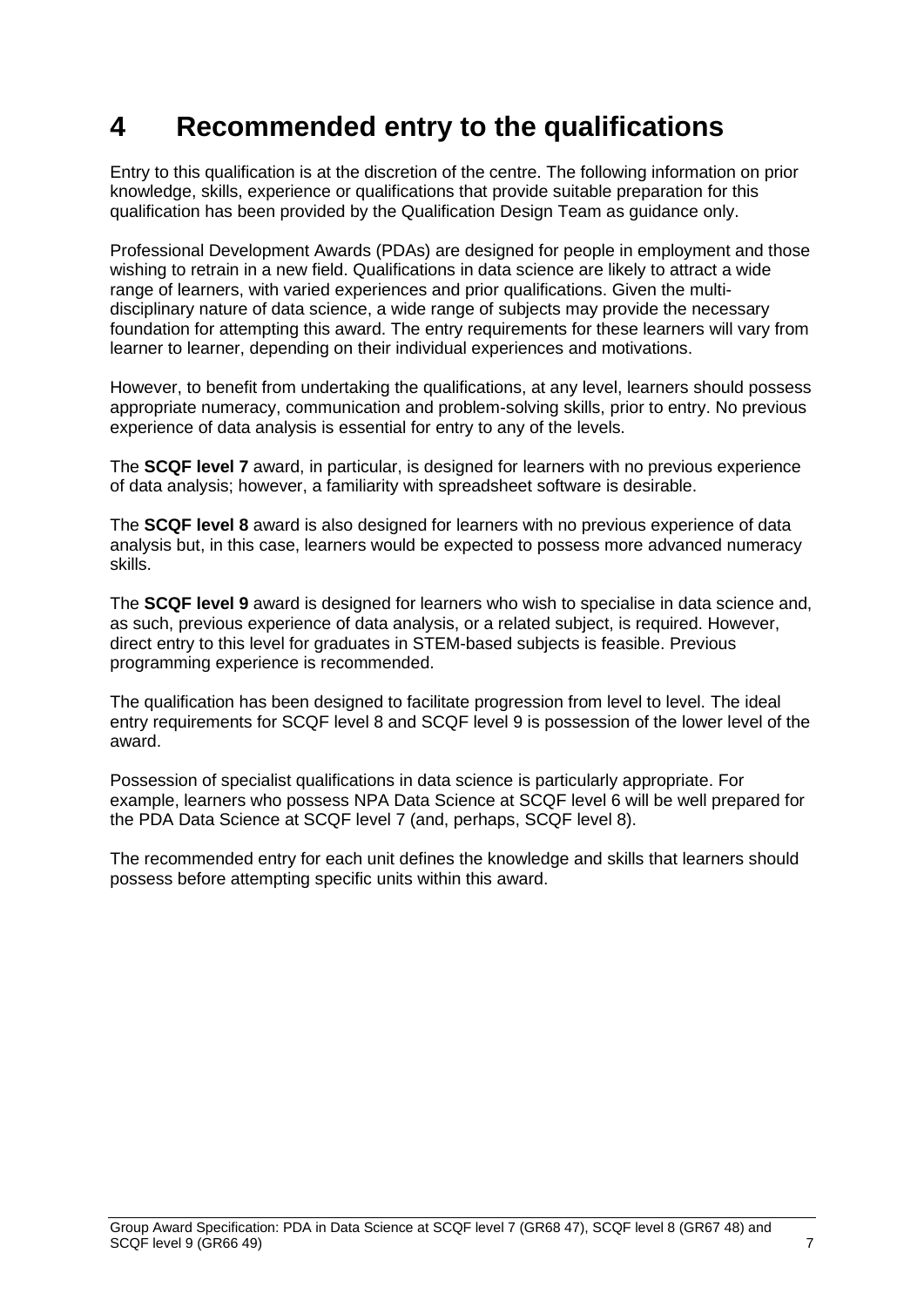## <span id="page-9-0"></span>**4.1 Core Skills entry profile**

Core Skills exist, in five areas, at SCQF levels 2–6. The following table illustrates the level of core skill, in each of the areas, which learners should possess to have a realistic prospect of gaining the qualification.

|                                             | <b>Recommended SCQF entry profile</b> |                                |                                |  |  |  |  |  |  |
|---------------------------------------------|---------------------------------------|--------------------------------|--------------------------------|--|--|--|--|--|--|
| <b>Core Skill</b>                           | <b>Data Science</b><br>level 7        | <b>Data Science</b><br>level 8 | <b>Data Science</b><br>level 9 |  |  |  |  |  |  |
| Communication                               | <b>SCQF level 5</b>                   | SCQF level 5                   | SCQF level 6                   |  |  |  |  |  |  |
| Numeracy                                    | SCQF level 6                          | SCQF level 6                   | SCQF level 6                   |  |  |  |  |  |  |
| Information and Communication<br>Technology | SCQF level 5                          | SCQF level 6                   | SCQF level 6                   |  |  |  |  |  |  |
| <b>Problem Solving</b>                      | SCQF level 5                          | SCQF level 5                   | <b>SCQF</b> level 6            |  |  |  |  |  |  |
| <b>Working with Others</b>                  | SCQF level 5                          | SCQF level 5                   | <b>SCQF level 6</b>            |  |  |  |  |  |  |

The table permits centres to identify additional learning support that will need to be put in place for learners whose Core Skills profile is below the recommended entry level or whether learners should be encouraged to do an alternative level or learning programme.

### <span id="page-9-1"></span>**4.2 Core Skills exit profile**

All component units embed Core Skills. The following table summarises the exit profile of learners who gain the qualification (assuming that they satisfy the corresponding entry profile). Levels **in bold** highlight where Core Skills have been improved.

|                               | <b>SCQF exit profile</b> |                     |                     |  |  |  |  |  |  |  |
|-------------------------------|--------------------------|---------------------|---------------------|--|--|--|--|--|--|--|
| <b>Core Skill</b>             | <b>Data Science</b>      | <b>Data Science</b> | <b>Data Science</b> |  |  |  |  |  |  |  |
|                               | level 7                  | level 8             | level 9             |  |  |  |  |  |  |  |
| Communication                 | <b>SCQF level 6</b>      | <b>SCQF level 6</b> | SCQF level 6        |  |  |  |  |  |  |  |
| Numeracy                      | <b>SCQF level 6</b>      | <b>SCQF level 6</b> | SCQF level 6        |  |  |  |  |  |  |  |
| Information and Communication | <b>SCQF level 6</b>      | SCQF level 6        | SCQF level 6        |  |  |  |  |  |  |  |
| Technology                    |                          |                     |                     |  |  |  |  |  |  |  |
| <b>Problem Solving</b>        | <b>SCQF level 6</b>      | <b>SCQF level 6</b> | SCQF level 6        |  |  |  |  |  |  |  |
| Working with Others           | <b>SCQF level 5</b>      | <b>SCQF level 6</b> | SCQF level 6        |  |  |  |  |  |  |  |

## <span id="page-9-2"></span>**5 Additional benefits of the qualification in meeting employer needs**

This qualification was designed to meet a specific purpose and what follows are details on how that purpose has been met through mapping of the units to the aims of the qualification. Through meeting the aims, additional value has been achieved by linking the unit standards with those defined in national occupational standards and/or trade/professional body requirements. In addition, significant opportunities exist for learners to develop the more generic skill, known as Core Skills through doing this qualification.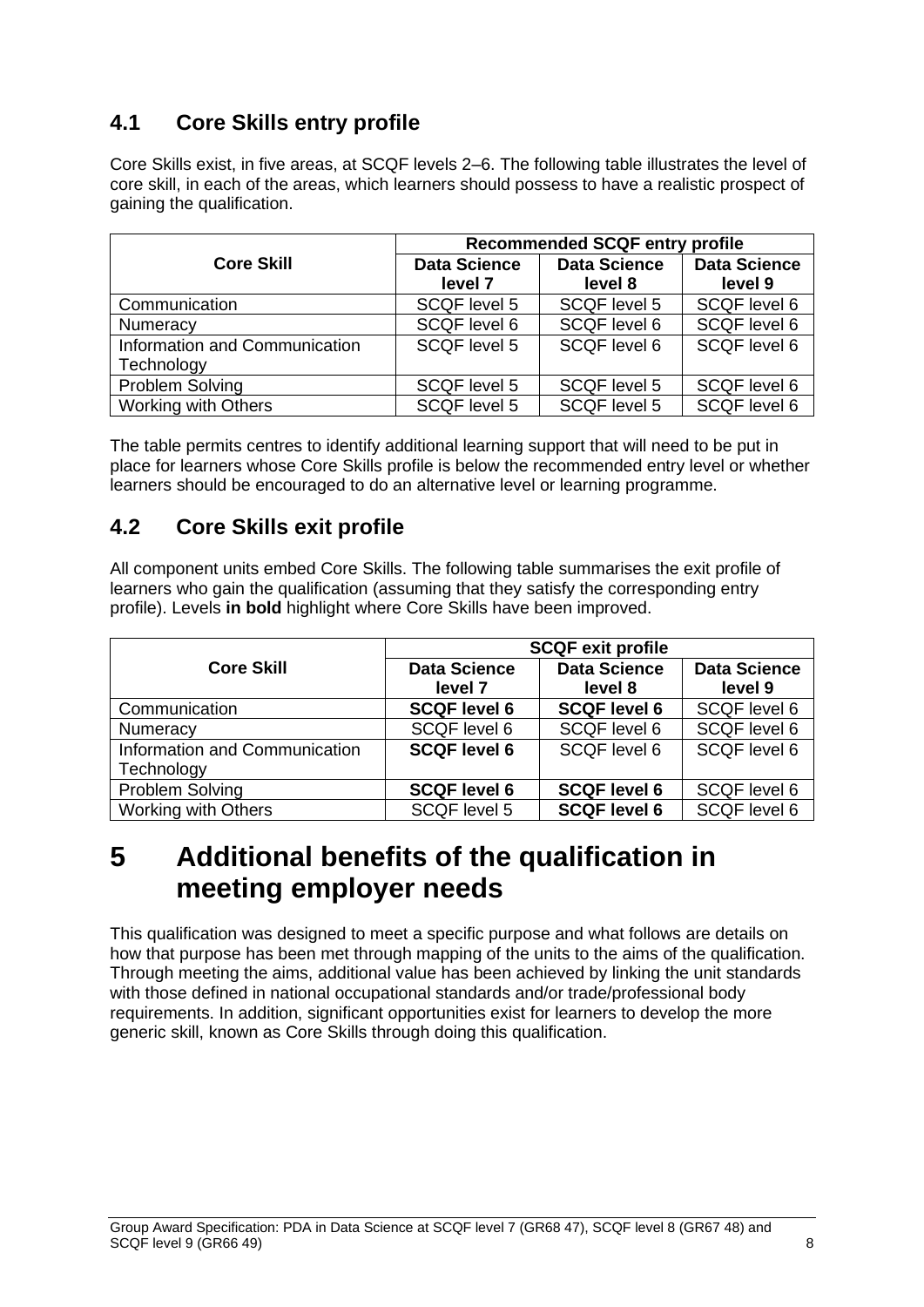## **5.1 Mapping of qualification aims to units**

<span id="page-10-0"></span>

| Code           | <b>Unit title</b>          | <b>SCQF</b>              |   |              |   |    |          |         |    |   |   |    | <b>Aims</b> |                 |              |    |    |    |    |    |    |         |
|----------------|----------------------------|--------------------------|---|--------------|---|----|----------|---------|----|---|---|----|-------------|-----------------|--------------|----|----|----|----|----|----|---------|
|                |                            | level                    | 1 | $\mathbf{2}$ | 3 | 4  | 5        | 6       |    | 8 | 9 | 10 | 11          | 12 <sub>2</sub> | 13           | 14 | 15 | 16 | 17 | 18 | 19 | 20      |
| <b>J2GT 46</b> | Data Science Project       | 6                        | Χ | Χ            | X | Χ  | X        | Χ       | X  | X |   |    |             |                 |              |    |    |    |    |    |    |         |
| <b>HT9T 34</b> | Artificial Intelligence    | $\overline{\phantom{0}}$ | Χ | X            | X | Χ  |          | X       | X  |   |   | X  |             |                 |              |    |    |    |    |    |    |         |
| J4Y5 34        | Communicating with         |                          | X | X            | X | Χ  | X        | X       | X  | X | X | X  |             | X               |              |    |    |    |    |    |    |         |
|                | Data                       |                          |   |              |   |    |          |         |    |   |   |    |             |                 |              |    |    |    |    |    |    |         |
| <b>JOHA 34</b> | Computer                   | 7                        | X | X            | X | X  |          | $\sf X$ |    |   |   |    |             |                 |              |    |    |    |    |    |    |         |
|                | Programming                |                          |   |              |   |    |          |         |    |   |   |    |             |                 |              |    |    |    |    |    |    |         |
| J0H9 34        | <b>Data Security</b>       |                          | X | X            |   | X  |          | X       |    | X | X |    |             |                 |              |    |    |    |    |    |    |         |
| J0J9 34        | Machine Learning           |                          | X | Χ            | X | X  |          | X       | X. |   |   | X  |             |                 |              |    |    |    |    |    |    |         |
| J4Y4 34        | Working with Data          |                          | Χ | X            | X | Χ  | X        | X       | X  | X | X | X  |             |                 |              |    |    |    |    |    |    |         |
| J4Y7 35        | Communicating with         | 8                        | X | X            | X | X. | X        | X       | X  | X | X | X  | X           | X               | $\mathsf{X}$ | X  |    |    |    |    |    |         |
|                | Data                       |                          |   |              |   |    |          |         |    |   |   |    |             |                 |              |    |    |    |    |    |    |         |
| J4Y9 35        | Data Management            | 8                        | Χ | X            | X | X  | X        | X       |    | X | X |    | X           | X               |              |    |    |    |    |    |    |         |
| J4Y2 35        | Data Science Project       | 8                        | X |              | X | Χ  | X        | Χ       | Χ  | X | X | X  | X           | X               | X            | X  | X  |    |    |    |    |         |
| J1BB 35        | <b>Machine Learning</b>    | 8                        | X | Χ            | X | X  |          | X       | X  |   |   | X  | X           | Χ               | X            |    |    |    |    |    |    |         |
| <b>J4YB 35</b> | Programming for Data       | 8                        | Χ |              | X | Χ  | X        | X       | X  | X | X |    | X           | X               | X            |    |    |    |    |    |    |         |
| J4Y8 35        | <b>Statistics for Data</b> | 8                        | X | X            | X | X. |          |         |    |   |   | X  | X           | X               | X            | X. |    |    |    |    |    |         |
| J4Y6 35        | Working with Data          | 8                        | X | Χ            | X | Χ  | X        | X       | X  | X | X | X  | X           | X               | X            | X  |    |    |    |    |    |         |
| <b>J4YC 36</b> | Data Engineering           | 9                        | X | X            | X | X  | X        | X       |    | X | X |    | X           |                 | X            |    |    | X  | X  | X  | X  | $\sf X$ |
| J4Y3 36        | Data Science Project       | 9                        | X | Χ            | X | X  | $\times$ | X       | Χ  | X | X | X  | X           | X               | X            | X  | X  | X  | X  | X  | X  | X       |
| <b>J4YD 36</b> | Machine Learning           | 9                        | Χ | Χ            |   | X  |          | Χ       | X  |   |   | X  |             |                 | X.           |    |    | Χ  | X  | X  | X  | X       |
| <b>J4YA 36</b> | <b>Statistics for Data</b> | 9                        | Χ |              | Χ | Χ  | X        | Χ       | Χ  | Χ |   | X  |             |                 |              |    |    | Χ  | X  | X  | Χ  | Χ       |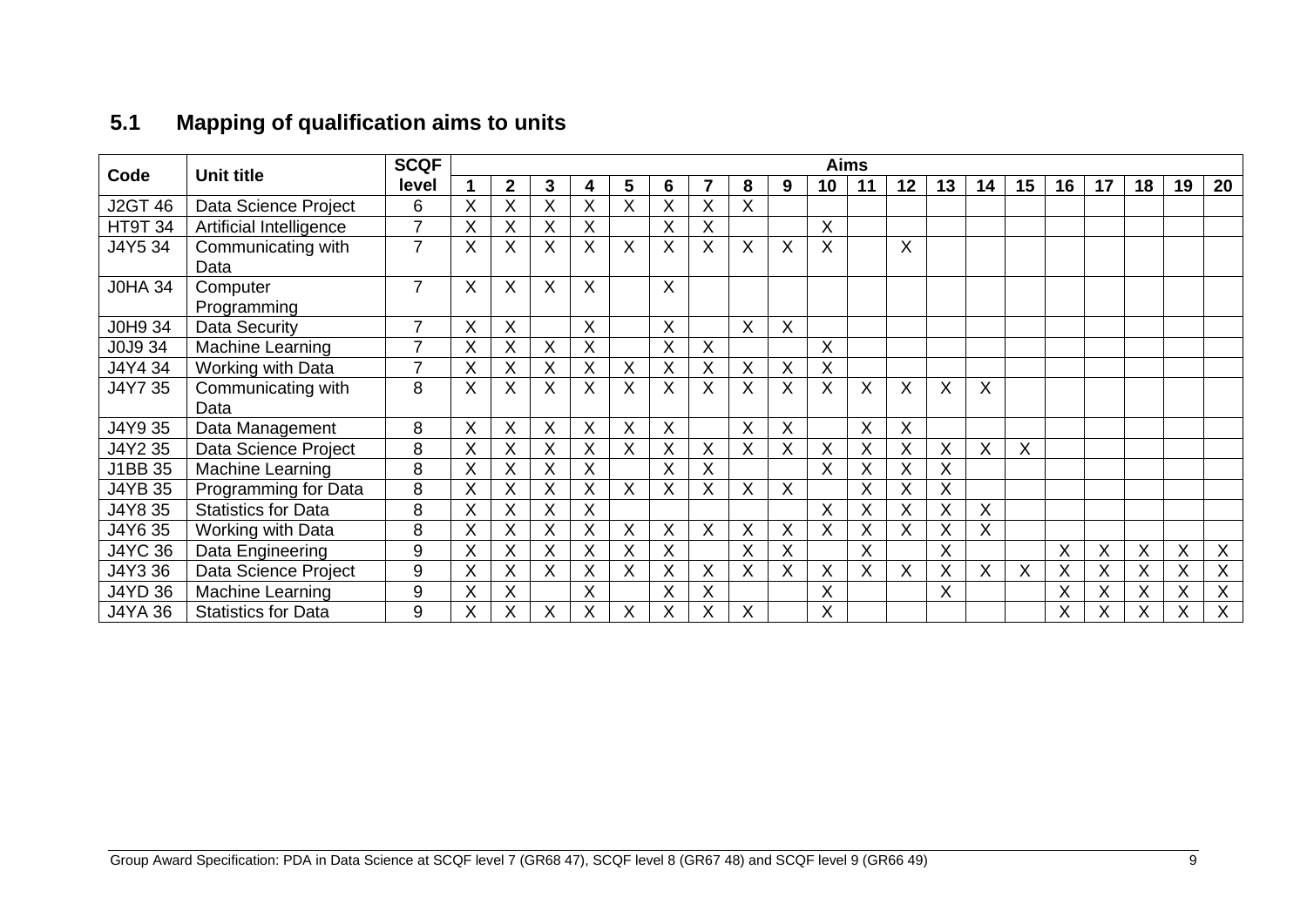## **5.2 Mapping of National Occupational Standards (NOS)**

The National Occupational Standards (NOS) for IT professionals are industry standards for skills, developed in collaboration with employers, professional bodies and others. They are continually updated for all key disciplines of the tech profession and provide the building blocks for qualifications and training. The IT (Data Science) National Occupational Standards are organised in five sub-disciplines (May 2020):

- 1 Data Management
- 2 Data Analytics
- 3 Data Science
- 4 Artificial Intelligence
- 5 Machine Learning

Furthermore, Cyber Security NOS are also applicable to some option units within the PDA Data Science. All NOS relevant to PDA Data Science are:

<span id="page-11-0"></span>

| <b>NOS</b><br>discipline | Sub-discipline                                           |                   | Level 3                                                                                              |                     | Level 4                                                                                      |
|--------------------------|----------------------------------------------------------|-------------------|------------------------------------------------------------------------------------------------------|---------------------|----------------------------------------------------------------------------------------------|
| <b>Cyber Security</b>    | <b>Information Security</b><br>Governance                | <b>TECIS60131</b> | Contribute to information security<br>governance activities                                          |                     |                                                                                              |
|                          | <b>Security Testing</b>                                  | <b>TECIS60431</b> | Contribute to information security<br>testing activities                                             |                     |                                                                                              |
|                          | <b>Secure Operations</b><br>Management,<br>Vulnerability | <b>TECIS60531</b> | Contribute to operational<br>information security management<br>activities                           |                     |                                                                                              |
|                          | Assessments, and<br><b>Identity and Access</b>           | <b>TECIS60532</b> | Contribute to information security<br>vulnerability assessments                                      |                     |                                                                                              |
|                          | Management                                               | <b>TECIS60533</b> | Contribute to information security<br>identity and access management<br>activities                   |                     |                                                                                              |
| Data Science             | Data Management                                          | ESKITP801301      | Assist in delivering the data<br>management infrastructure to<br>support data analysis and reporting | ESKITP801401        | Deliver data management<br>infrastructure projects to support<br>data analysis and reporting |
|                          | Data Analytics                                           | ESKITP802301      | Assist in delivering routine data<br>analysis studies                                                | <b>ESKITP802401</b> | Design and implement data<br>analysis studies                                                |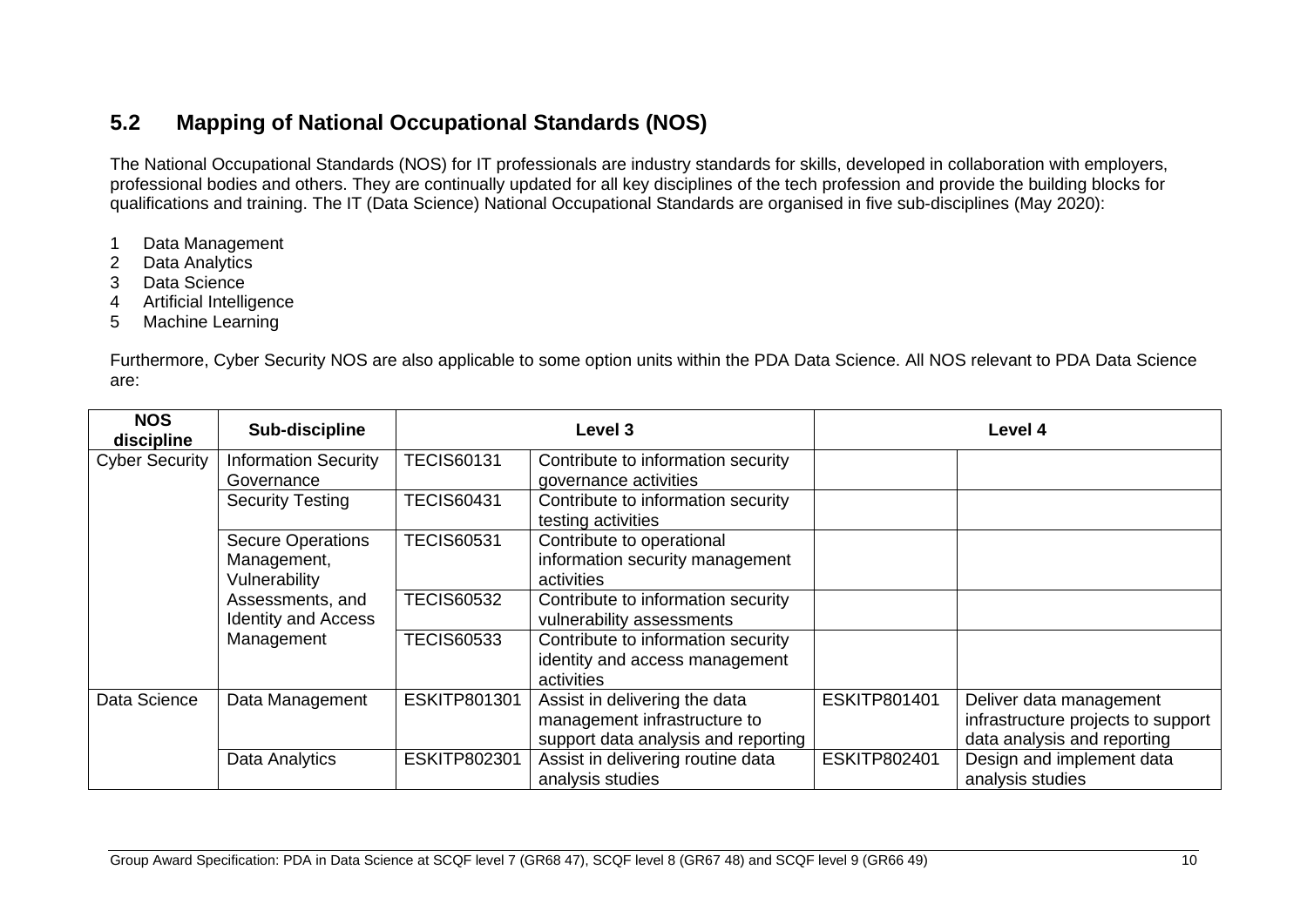| <b>NOS</b><br>discipline | Sub-discipline          |              | Level 3                                               |                     | Level 4                                                                                        |
|--------------------------|-------------------------|--------------|-------------------------------------------------------|---------------------|------------------------------------------------------------------------------------------------|
| Data Science<br>(cont)   | Data Science            | ESKITP803301 | Assist in delivering data driven<br>business insights | <b>ESKITP803401</b> | Deliver data driven business<br>insights using a range of data<br>sources                      |
|                          | Artificial Intelligence |              |                                                       | <b>TECIS804301</b>  | Assisting in the development<br>and implementation of artificial<br>intelligence and solutions |
|                          | Machine Learning        |              |                                                       | <b>TECIS805301</b>  | Assist in the development and<br>implementation of machine<br>learning                         |

| Code           | <b>SCQF</b><br><b>Unit title</b> |                |                |                       |                |                |                |                         | <b>National Occupational Standard</b> |                         |                         |                         |                         |                 |                        |
|----------------|----------------------------------|----------------|----------------|-----------------------|----------------|----------------|----------------|-------------------------|---------------------------------------|-------------------------|-------------------------|-------------------------|-------------------------|-----------------|------------------------|
|                |                                  | level          | TECIS6<br>0131 | <b>TECIS6</b><br>0431 | TECIS6<br>0531 | TECIS6<br>0532 | TECIS6<br>0533 | <b>ESKITP</b><br>801301 | <b>ESKITP</b><br>801401               | <b>ESKITP</b><br>802301 | <b>ESKITP</b><br>802401 | <b>ESKITP</b><br>803301 | <b>ESKITP</b><br>803401 | TECIS8<br>04301 | <b>TECIS8</b><br>05301 |
| <b>J2GT 46</b> | Data Science<br>Project          | 6              |                |                       |                |                | X              | X                       |                                       | X                       |                         | X                       |                         |                 |                        |
| <b>HT9T 34</b> | Artificial<br>Intelligence       | $\overline{7}$ |                |                       |                |                | X              |                         |                                       |                         |                         |                         |                         | X               |                        |
| J4Y5 34        | Communicating<br>with Data       | $\overline{7}$ |                |                       |                |                | X              | X                       |                                       | X                       |                         | X                       |                         |                 |                        |
| <b>JOHA 34</b> | Computer<br>Programming          | $\overline{7}$ |                |                       |                |                | X              | X                       |                                       |                         |                         | X                       |                         |                 |                        |
| J0H9 34        | <b>Data Security</b>             | 7              | X              | X                     | Χ              | X              | X              |                         |                                       |                         |                         |                         |                         |                 |                        |
| J0J9 34        | Machine Learning                 | $\overline{7}$ |                |                       |                |                | X              | X                       |                                       | X                       |                         | X                       |                         | X               | X                      |
| J4Y4 34        | Working with Data                | $\overline{7}$ |                |                       |                |                | X              | X                       |                                       | Χ                       |                         | X                       |                         |                 |                        |
| J4Y7 35        | Communicating<br>with Data       | 8              |                |                       |                |                | X              |                         | X                                     |                         | X                       |                         | X                       |                 |                        |
| J4Y9 35        | Data Management                  | 8              |                |                       |                |                | X              | X                       |                                       | X                       |                         | X                       |                         |                 |                        |
| J4Y2 35        | Data Science<br>Project          | 8              |                |                       |                |                | X              |                         | X                                     |                         | X                       |                         | X                       | X               | X                      |
| J1BB 35        | <b>Machine Learning</b>          | 8              |                |                       |                |                | X              |                         |                                       |                         |                         |                         |                         | Χ               | Χ                      |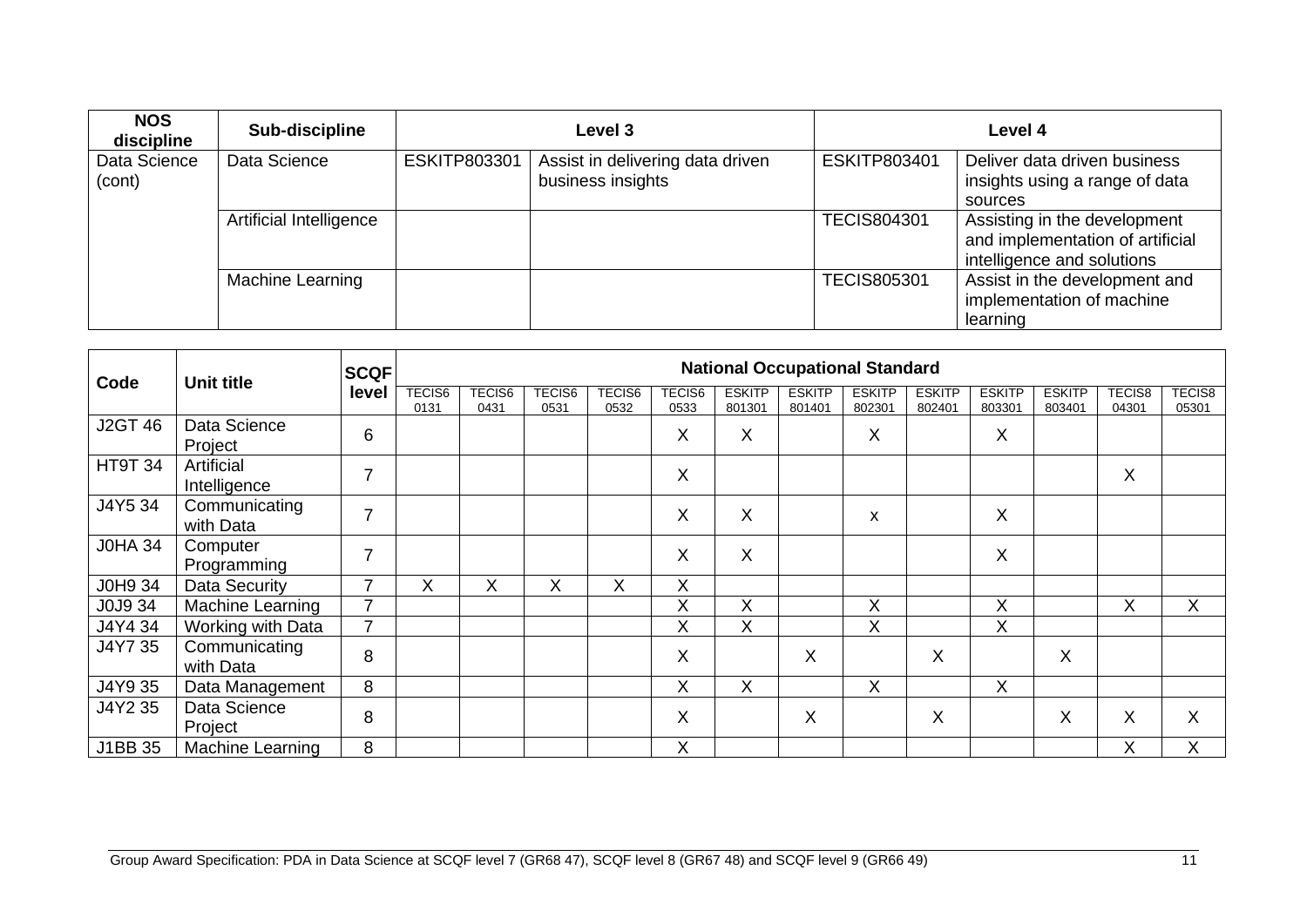| Code    | <b>Unit title</b>          | <b>SCQF</b> | <b>National Occupational Standard</b> |                       |                       |                       |                       |                         |                         |                         |                         |                         |                         |                        |                        |
|---------|----------------------------|-------------|---------------------------------------|-----------------------|-----------------------|-----------------------|-----------------------|-------------------------|-------------------------|-------------------------|-------------------------|-------------------------|-------------------------|------------------------|------------------------|
|         |                            | level       | <b>TECIS6</b><br>0131                 | <b>TECIS6</b><br>0431 | <b>TECIS6</b><br>0531 | <b>TECIS6</b><br>0532 | <b>TECIS6</b><br>0533 | <b>ESKITP</b><br>801301 | <b>ESKITP</b><br>801401 | <b>ESKITP</b><br>802301 | <b>ESKITP</b><br>802401 | <b>ESKITP</b><br>803301 | <b>ESKITP</b><br>803401 | <b>TECIS8</b><br>04301 | <b>TECIS8</b><br>05301 |
| J4YB 35 | Programming for<br>Data    | 8           |                                       |                       |                       |                       | $\checkmark$<br>⋏     | $\checkmark$<br>∧       |                         | ∧                       |                         | X                       |                         |                        |                        |
| J4Y8 35 | <b>Statistics for Data</b> | 8           |                                       |                       |                       |                       | $\checkmark$<br>∧     | $\checkmark$<br>$\sim$  |                         |                         |                         | X                       |                         |                        |                        |
| J4Y6 35 | Working with Data          | 8           |                                       |                       |                       |                       | $\sqrt{}$<br>∧        |                         | ∧                       |                         | v<br>⌒                  |                         | ∧                       |                        |                        |
| J4YC 36 | Data Engineering           | 9           |                                       |                       |                       |                       | $\checkmark$<br>v     |                         | $\checkmark$<br>∧       |                         | $\checkmark$<br>∧       |                         | ⋏                       | ∧                      |                        |
| J4Y3 36 | Data Science<br>Project    | 9           |                                       |                       |                       |                       | Χ                     |                         | $\checkmark$<br>∧       |                         | v<br>∧                  |                         | X                       | ⋏                      |                        |
| J4YD 36 | Machine Learning           | 9           |                                       |                       |                       |                       | X                     |                         |                         |                         |                         |                         |                         | ∧                      |                        |
| J4YA 36 | <b>Statistics for Data</b> | 9           |                                       |                       |                       |                       | X                     |                         |                         |                         |                         |                         | X                       |                        |                        |

### **5.3 Mapping of Core Skills development opportunities across the qualifications**

Core Skills can be delivered within an award by embedding them (in which case the award will lead to additional certification for learners' Core Skills) or signposting them (which does not lead to certification). Some Core Skills may be embedded in the units ('E' denotes 'embedding') and some units signpost certain Core Skills ('S' denotes 'signposting'). This is summarised in the table below.

<span id="page-13-0"></span>

|                |                            |                      | Communication |                     |        | Numeracy     |                                       | <b>ICT</b>                         |                                   | <b>Problem Solving</b> |                                               |                                | <b>Working with</b><br><b>Others</b>        |                                           |
|----------------|----------------------------|----------------------|---------------|---------------------|--------|--------------|---------------------------------------|------------------------------------|-----------------------------------|------------------------|-----------------------------------------------|--------------------------------|---------------------------------------------|-------------------------------------------|
| Unit code      | Unit title                 | <b>SCQF</b><br>level | ē,<br>3       | (Writing)<br>Writte | ಸ<br>ŏ | z<br>ءِ<br>و | <b>Using Graphical</b><br>Information | sing<br>ation<br>Access<br>Informa | ဥ္<br>Providing/Cr<br>Information | nking<br>ಸ<br>Critic   | ត<br>ស<br>g<br><u>은 효</u><br>Planni<br>Organi | and<br>Reviewing<br>Evaluating | 슮<br>Working<br>Co-operative<br>with Others | Reviewing<br>Co-operative<br>Contribution |
| <b>J2GT 46</b> | Data Science<br>Project    | 6                    |               | S(6)                | S(6)   |              | S(6)                                  | S(6)                               | S(6)                              | E(5)                   | E(5)                                          | E(5)                           |                                             |                                           |
| <b>HT9T 34</b> | Artificial Intelligence    | 7                    |               |                     |        |              |                                       |                                    |                                   | E(5)                   |                                               |                                |                                             |                                           |
| J4Y5 34        | Communicating with<br>Data | ⇁                    |               | S(6)                | S(6)   | S(6)         | S(6)                                  | S(6)                               | S(6)                              | S(6)                   |                                               | S(6)                           |                                             |                                           |
| <b>JOHA 34</b> | Computer<br>Programming    | ⇁                    |               |                     |        |              |                                       | S(5)                               | S(5)                              | E(5)                   |                                               |                                |                                             |                                           |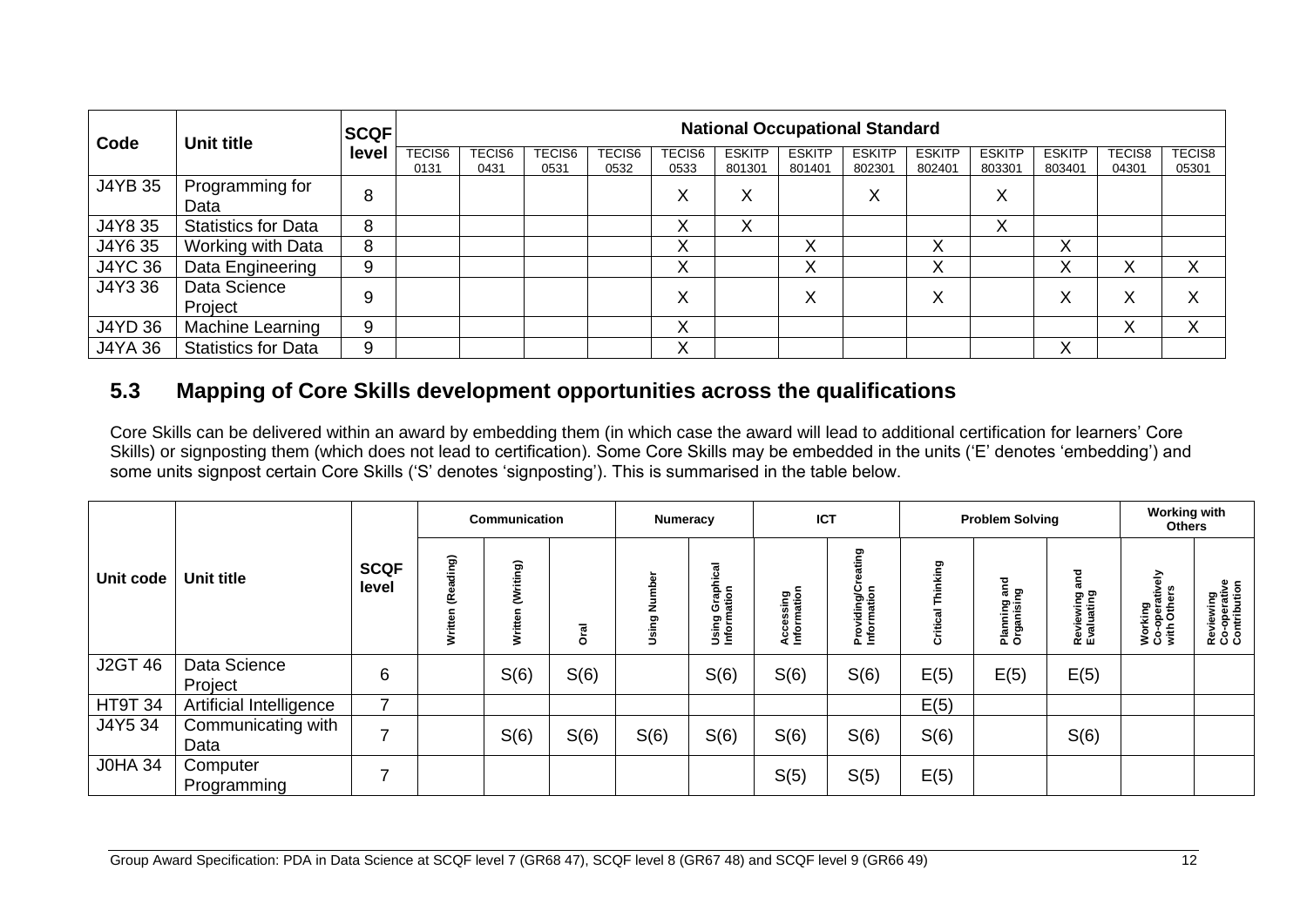|                |                            |                      | <b>Communication</b> |                   |             | <b>Numeracy</b> |                                | <b>ICT</b>               |                                   | <b>Problem Solving</b> |                                  |                             | <b>Working with</b><br><b>Others</b>     |                                           |
|----------------|----------------------------|----------------------|----------------------|-------------------|-------------|-----------------|--------------------------------|--------------------------|-----------------------------------|------------------------|----------------------------------|-----------------------------|------------------------------------------|-------------------------------------------|
| Unit code      | Unit title                 | <b>SCQF</b><br>level | (Reading)<br>Written | Written (Writing) | <b>Dral</b> | Number<br>Using | Using Graphical<br>Information | Accessing<br>Information | Providing/Creating<br>Information | Critical Thinking      | and<br>Planning an<br>Organising | Reviewing and<br>Evaluating | Working<br>Co-operatively<br>with Others | Reviewing<br>Co-operative<br>Contribution |
| J0H9 34        | Data Security              | $\overline{7}$       |                      |                   |             |                 |                                | E(5)                     | E(5)                              | E(5)                   |                                  |                             | S(5)                                     |                                           |
| J0J9 34        | Machine Learning           | $\overline{7}$       |                      |                   |             | S(5)            | S(5)                           | S(5)                     |                                   | E(5)                   |                                  |                             |                                          |                                           |
| J4Y4 34        | Working with Data          | $\overline{7}$       |                      |                   |             | S(6)            | S(6)                           |                          | S(6)                              | S(6)                   |                                  |                             |                                          |                                           |
| J4Y7 35        | Communicating with<br>Data | 8                    |                      |                   |             | S(6)            | S(6)                           |                          | S(6)                              | S(6)                   | S(6)                             | S(6)                        | S(6)                                     | S(6)                                      |
| J4Y9 35        | Data Management            | 8                    |                      |                   |             | S(6)            |                                | S(6)                     | S(6)                              | S(6)                   |                                  |                             | S(5)                                     |                                           |
| J4Y2 35        | Data Science<br>Project    | 8                    |                      | S(6)              | S(6)        |                 | S(6)                           | S(6)                     | S(6)                              | S(6)                   | S(6)                             | S(6)                        | S(6)                                     | S(6)                                      |
| J1BB 35        | Machine Learning           | 8                    |                      |                   |             | S(6)            | S(6)                           | S(6)                     | E(6)                              | E(6)                   |                                  |                             |                                          |                                           |
| <b>J4YB 35</b> | Programming for<br>Data    | 8                    |                      |                   |             | S(6)            |                                | S(6)                     | S(6)                              |                        |                                  |                             |                                          |                                           |
| J4Y8 35        | <b>Statistics for Data</b> | 8                    |                      |                   |             | S(6)            | S(6)                           | S(6)                     |                                   | S(6)                   |                                  |                             |                                          |                                           |
| J4Y6 35        | Working with Data          | 8                    |                      |                   |             | S(6)            | S(6)                           |                          | S(6)                              | S(6)                   |                                  |                             |                                          |                                           |
| <b>J4YC 36</b> | Data Engineering           | $\boldsymbol{9}$     |                      |                   |             |                 |                                |                          | S(6)                              | S(6)                   |                                  |                             |                                          |                                           |
| J4Y3 36        | Data Science<br>Project    | 9                    |                      | S(6)              | S(6)        |                 | S(6)                           | S(6)                     | S(6)                              | S(6)                   | S(6)                             | S(6)                        |                                          |                                           |
| J4YD 36        | Machine Learning           | 9                    |                      |                   |             | S(6)            | S(6)                           | S(6)                     |                                   | S(6)                   |                                  |                             |                                          |                                           |
| J4YA 36        | <b>Statistics for Data</b> | 9                    |                      |                   |             | S(6)            | S(6)                           | S(6)                     |                                   |                        |                                  |                             |                                          |                                           |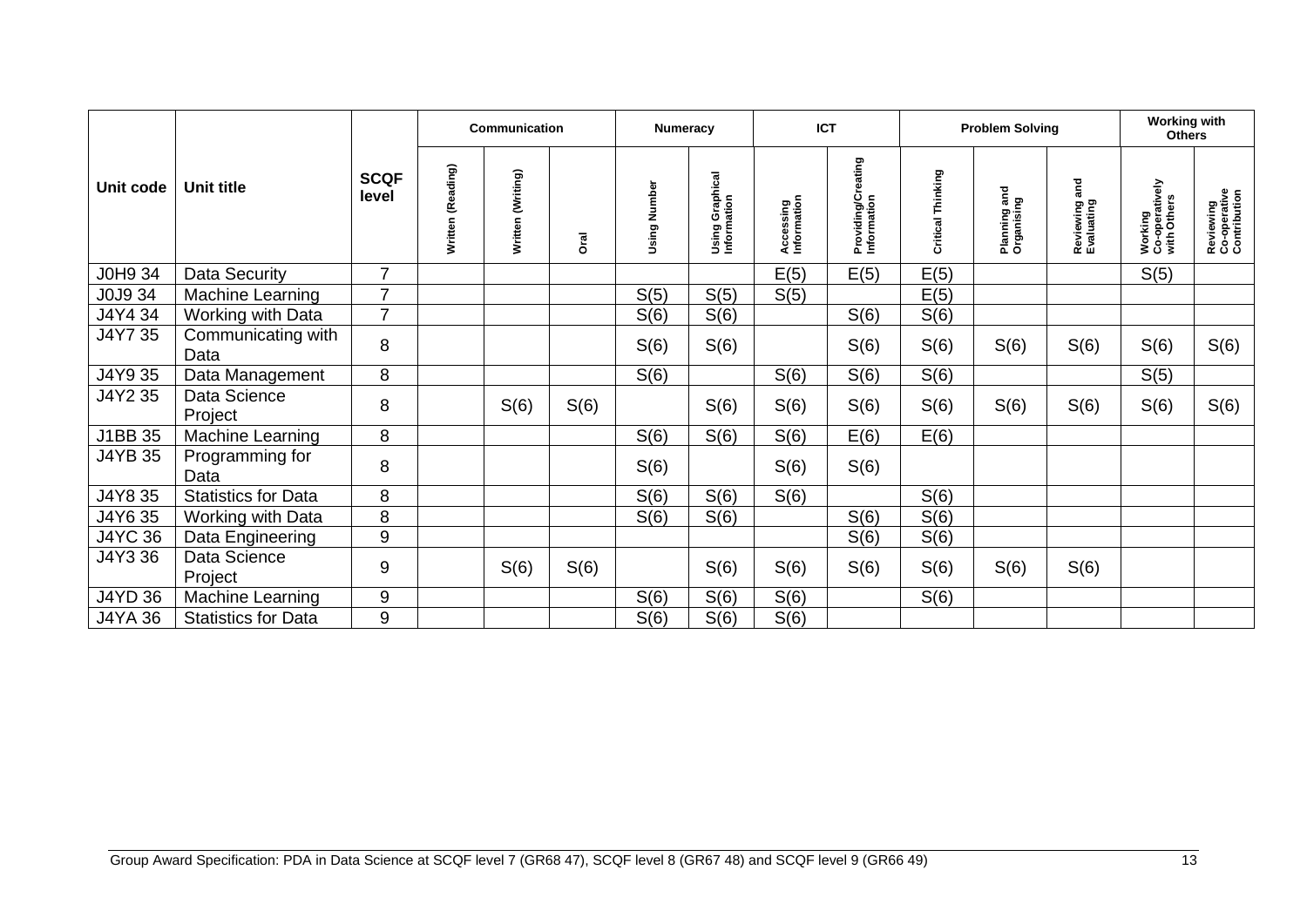## **5.4 Assessment strategy for the qualifications**

| <b>Unit</b>    | <b>Unit title</b>           | <b>SCQF level</b> | <b>Evidence requirements</b> |                |                    |  |  |  |  |
|----------------|-----------------------------|-------------------|------------------------------|----------------|--------------------|--|--|--|--|
| code           |                             |                   | <b>Knowledge</b>             | <b>Product</b> | <b>Performance</b> |  |  |  |  |
| <b>J2GT 46</b> | Data Science Project        | 6                 |                              | х              |                    |  |  |  |  |
| <b>HT9T 34</b> | Artificial Intelligence     |                   | X                            | X              |                    |  |  |  |  |
| J4Y5 34        | Communicating with Data     |                   | X                            | X              |                    |  |  |  |  |
| <b>JOHA 34</b> | <b>Computer Programming</b> |                   | X                            | X              |                    |  |  |  |  |
| J0H9 34        | Data Security               |                   | X                            | X              |                    |  |  |  |  |
| J0J9 34        | Machine Learning            |                   | X                            | X              |                    |  |  |  |  |
| J4Y4 34        | Working with Data           |                   |                              | X              |                    |  |  |  |  |
| J4Y7 35        | Communicating with Data     | 8                 |                              | X              | X                  |  |  |  |  |
| J4Y9 35        | Data Management             | 8                 | Χ                            | X              |                    |  |  |  |  |
| J4Y2 35        | Data Science Project        | 8                 |                              | X              | X                  |  |  |  |  |
| J1BB 35        | Machine Learning            | 8                 | X                            | X              |                    |  |  |  |  |
| J4YB 35        | Programming for Data        | 8                 |                              | X              |                    |  |  |  |  |
| J4Y8 35        | <b>Statistics for Data</b>  | 8                 | X                            | X              |                    |  |  |  |  |
| J4Y6 35        | Working with Data           | 8                 |                              | X              |                    |  |  |  |  |
| <b>J4YC 36</b> | Data Engineering            | 9                 | X                            | X              |                    |  |  |  |  |
| J4Y3 36        | Data Science Project        | 9                 |                              | X              | X                  |  |  |  |  |
| J4YD 36        | Machine Learning            | 9                 | X                            |                |                    |  |  |  |  |
| <b>J4YA 36</b> | <b>Statistics for Data</b>  | 9                 | X                            | X              |                    |  |  |  |  |

<span id="page-15-0"></span>Most units require two types of evidence: knowledge evidence and product evidence. Normally, evidence is required for all outcomes and performance criteria. Some units permit knowledge evidence to be sampled when testing is used. Typically, knowledge evidence is produced by a selected response test and product evidence is produced by a practical assignment. The guidelines on assessment, within the support notes, suggest that this could take the form of both computer-marked tests and human-marked responses, and practical analyses for product evidence.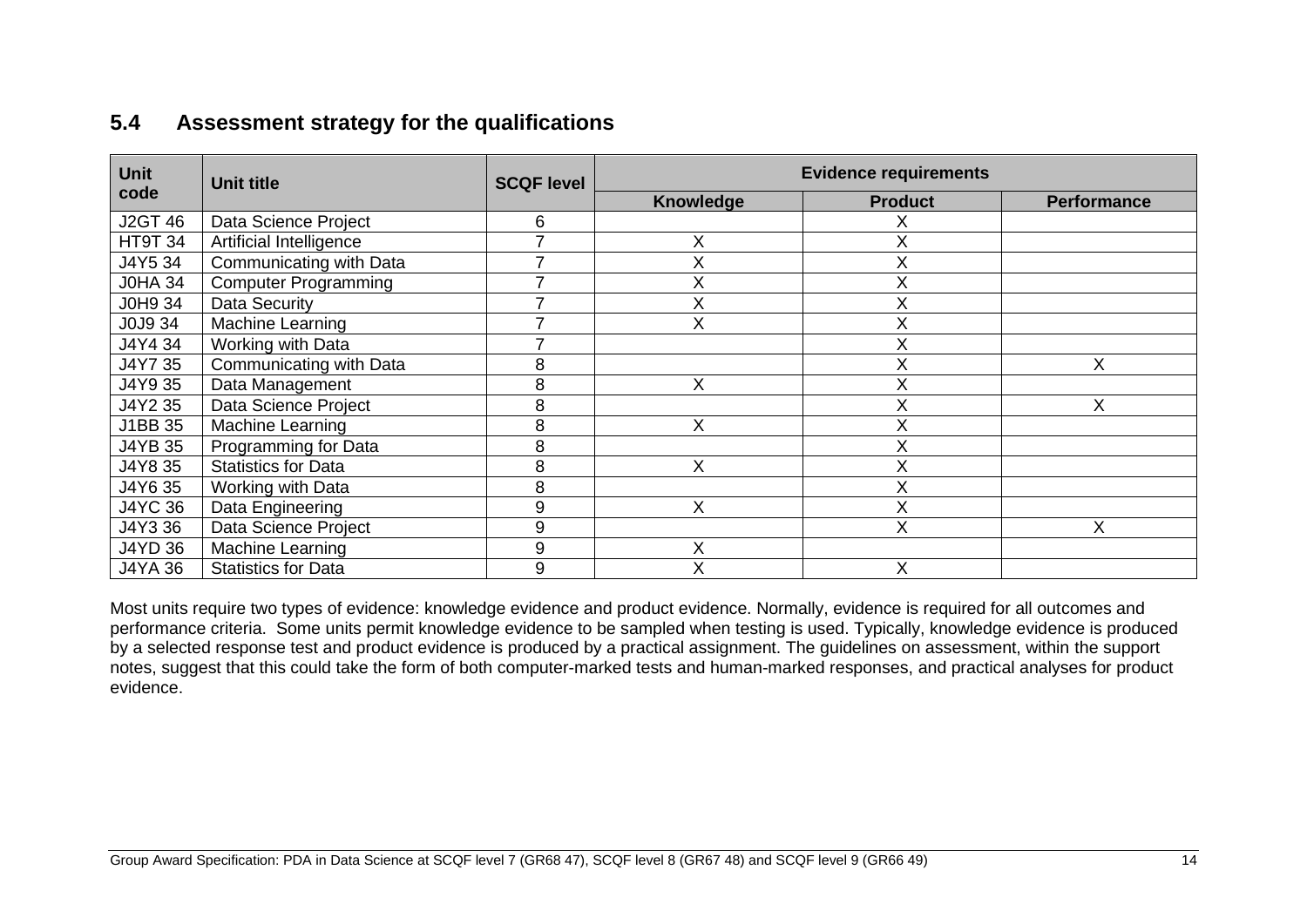## <span id="page-16-0"></span>**6 Guidance on approaches to delivery and assessment**

PDA Data Science is designed for learners who wish to gain or improve their data skills, either to pursue a career in data science or to improve their effectiveness in their work-role. The SCQF level 7 award is explicitly designed for the latter cohort, although it can be used as stepping stone to higher levels in the suite of awards. The SCQF level 9 award is designed to produce data professionals — individuals who wish to pursue a career in data science in specialist roles such as business analysts and data engineers. The SCQF level 8 award is for both groups. Learners with no career goals in data science can use it as an exit point to further develop their data skills (for their current work roles) and learners with a career aspirations in data science can use it as an entry point to commence their studies in this field.

The qualification can be delivered in a number of ways, including full-time, part-time or dayrelease. This award has been designed so that learners understand the key skills involved in consuming, producing, analysing and managing data. The flexibility of the optional units will allow centres to create a customised qualification built around the priorities of their learners.

Centres could adopt the following suggested delivery methods:

- **lectures**
- $\bullet$  tutorials
- virtual learning labs
- projects
- group work
- case studies

### <span id="page-16-1"></span>**6.1 Sequencing/integration of units**

At SCQF level 7, it is suggested to complete the mandatory units prior to the optional unit with a limited number of exceptions.

#### **SCQF level 7:**



The optional units that could be completed out of sequence are:

- Data Security
- Data Management

*Working with Data* and *Communicating with Data* units have considerable scope to be combined and delivered as a single curriculum, and their assessments combined into a single, integrated practical activity.

At SCQF levels 8 and 9, it is suggested that the mandatory units and the optional unit are completed prior to attempting the *Data Science Project* unit. The following delivery sequences are recommended at each level.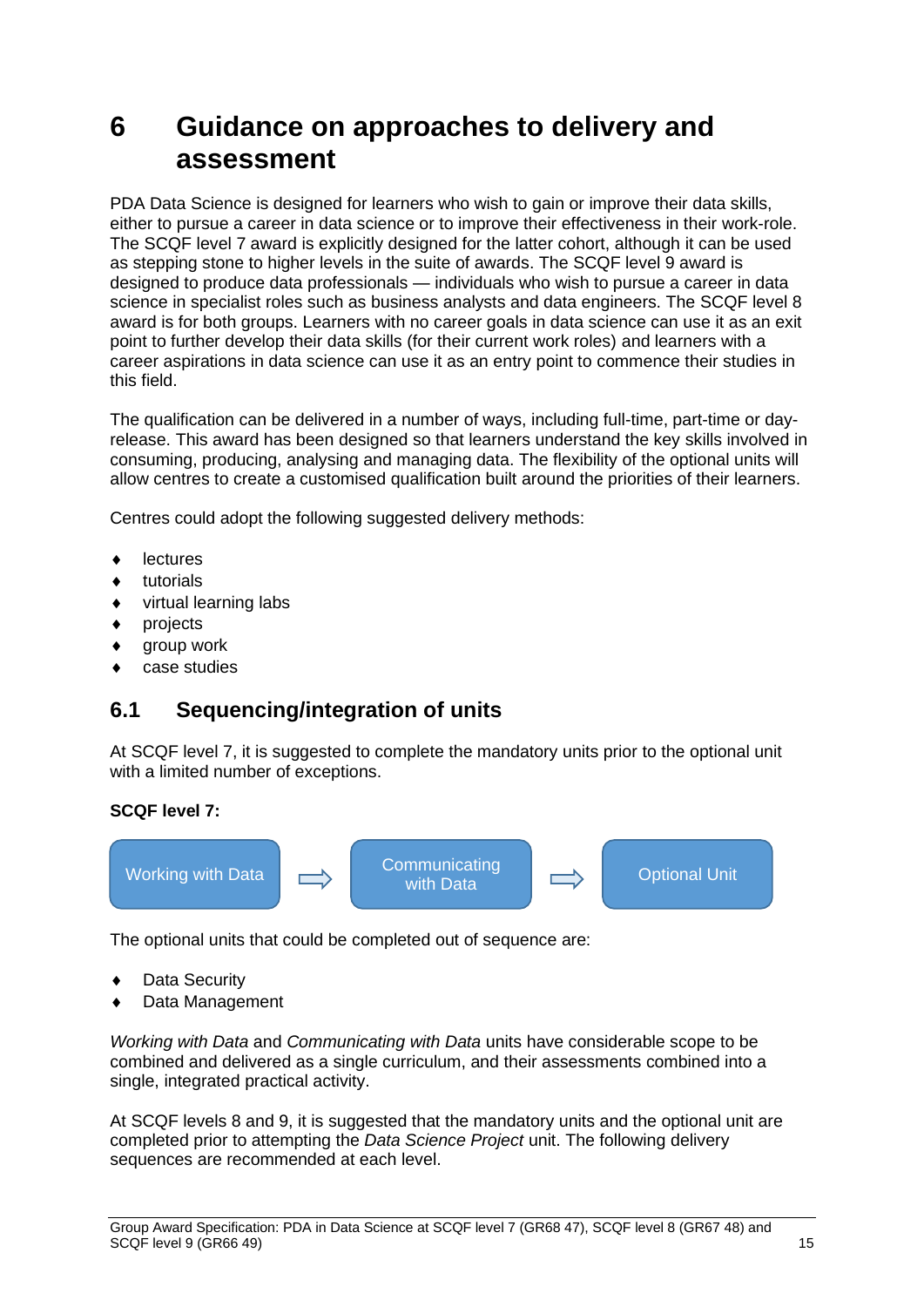

It is possible for the units to be delivered separately by lecturers with different skillsets and knowledge areas.

At SCQF level 7, there is no requirement for programming. However, if a learner wishes to progress to the SCQF level 8 award, it is recommended that they take the option *Programming for Data*, as all units at SCQF level 8 and beyond are built on an assumption of a capability to write procedural code. Therefore, it is recommended that if learners have no prior experience of coding, then they commence with this unit.

### <span id="page-17-0"></span>**6.1.1 Treatment of programming**

The qualification has been designed permit learners without programming skills to undertake it. The SCQF level 7 award requires no programming knowledge or skills. The required analysis (in units such as *Working with Data* and *Communicating with Data)* can be done using low code or no code software such as Microsoft Excel™ or Power BI™. It is expected that learners who undertake the SCQF level 8 award will possess, or acquire, some coding skills, although this may be "non-standard" skills in functional programming languages (such as DAX) or skills in using notebooks such as Noteable™. The SCQF level 9 award *does* require coding skills. Units such as *Data Engineering* assume that learners possess programming knowledge and skills — and build on that knowledge.

General purpose programming languages (such as Python) and statistical programming languages (such as R) can be used at any level. However, care should be taken at lower levels (particularly SCQF level 7) due to the steep learning curves involved in using these languages. These languages are well-suited to SCQF level 9.

The treatment of programming will depend on the vocational goals of learners. Non-specialist learners, who only wish to gain data skills as part of their current work role, are unlikely to want (or need) to learn programming languages. For this cohort, the focus should be the acquisition of data skills using no/low code environments. Conversely, learners who wish to pursue a career in data science should be exposed to programming at the earliest opportunity.

There are two dedicated units that deal with programming. *Computer Programming* (SCQF level 7), which is an optional unit within the SCQF level 7 award, is a good, gentle introduction to coding. *Programming for Data* (SCQF level 8), which is an optional unit within the SCQF level 8 award, focusses on data programming. It is recommended that learners who wish to progress through the qualifications, with a view to employment in data science, select both of these optional units. *Computer Programming* also provides a taster in coding for learners who are unsure about their vocational goals.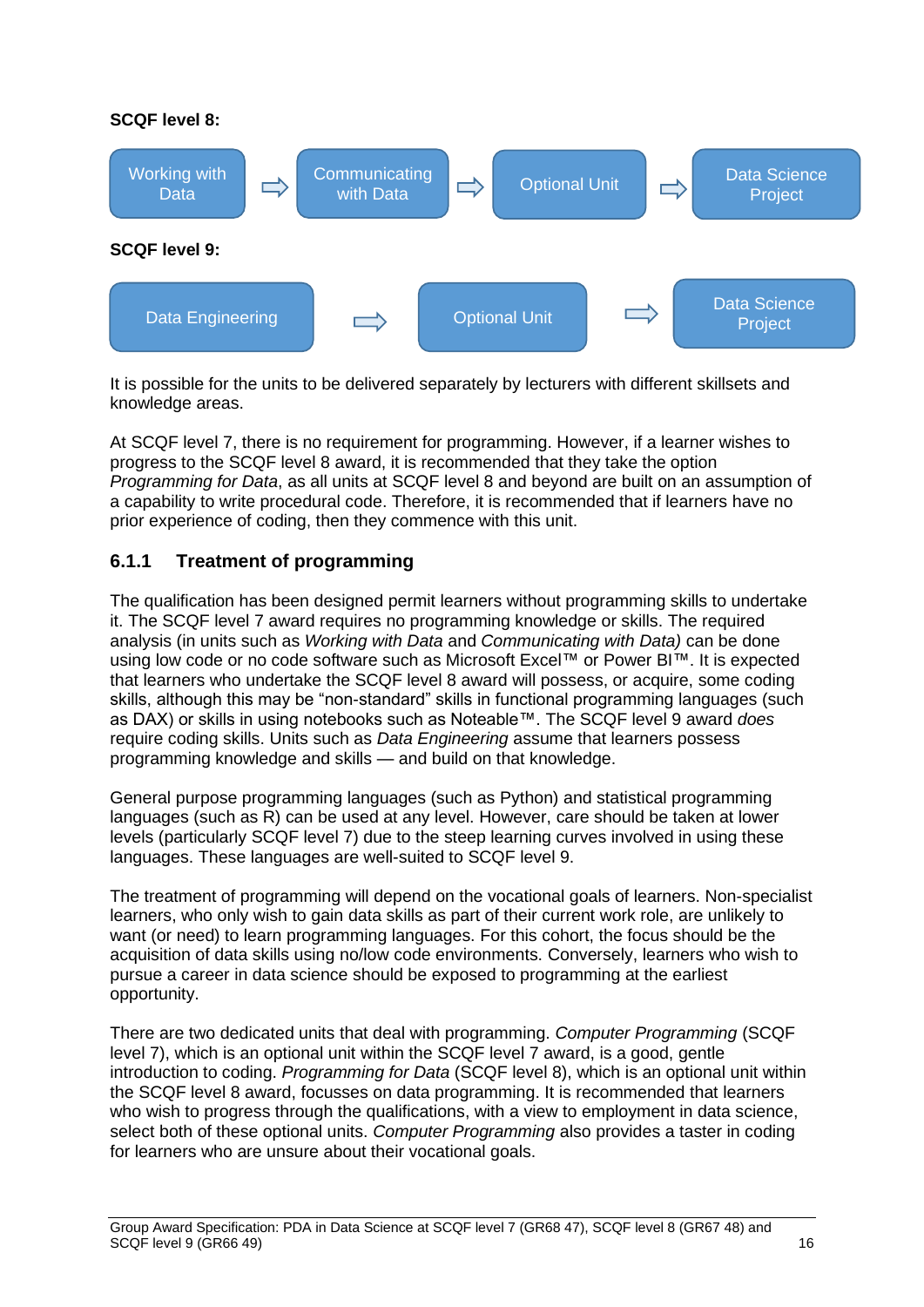#### **6.1.2 Ethics**

Data ethics is an important part of this suite of qualifications. Raising awareness of data ethics among learners is a general aim of this qualification (see page 6) at all levels. This aim is manifested within the award in a number of ways.

Several units (Mandatory (M) and Optional (O)) explicitly reference data ethics in their outcomes and associated knowledge and skills statements. The following table shows the units that incorporate ethics.

<span id="page-18-0"></span>

| Code           | <b>Unit title</b>          | <b>SCQF</b><br>level | Type<br>of unit | <b>Covered</b> | <b>Outcome</b> | <b>Ethics</b><br>referenced | Unit content                                        |
|----------------|----------------------------|----------------------|-----------------|----------------|----------------|-----------------------------|-----------------------------------------------------|
| J4Y5 34        | Communicating              | 7                    | м               | Yes            | $\overline{2}$ | Statement of                | Ethical considerations (in the explanation of       |
|                | with Data                  |                      |                 |                |                | Standards (SoS)             | features of effective data communication).          |
|                |                            |                      |                 |                |                | (Knowledge and              |                                                     |
|                |                            |                      |                 |                |                | Skills (K/S)                |                                                     |
| J4Y4 34        | Working with Data          | $\overline{7}$       | M               | Yes            |                | SoS (K/S)                   | Data quality including data bias.                   |
|                |                            |                      |                 |                | $\overline{2}$ | SoS (K/S)                   | Legal and ethical considerations for data storage.  |
| J4Y7 35        | Communicating              | 8                    | M               | Yes            | 3              | SoS (K/S)                   | Ethical considerations in the communication,        |
|                | with Data                  |                      |                 |                |                |                             | visualisation and presentation of data.             |
| J4Y9 35        | Data Management            | 8                    | $\circ$         | Yes            | $\overline{2}$ | SoS (K/S)                   | Ethics and legislation relating to data management. |
|                |                            |                      |                 |                | 3              | SoS (K/S)                   | Ethical considerations in data governance.          |
| J4Y2 35        | Data Science               | 8                    | M               | Yes            |                | SoS (K/S)                   | Ethical and legal considerations of a data science  |
|                | Project                    |                      |                 |                |                |                             | project.                                            |
| <b>J4YB 35</b> | Programming for            | 8                    | $\circ$         | <b>No</b>      | N/A            | N/A                         | N/A                                                 |
|                | Data                       |                      |                 |                |                |                             |                                                     |
| J4Y8 35        | <b>Statistics for Data</b> | 8                    | O               | No             | N/A            | N/A                         | N/A                                                 |
| J4Y6 35        | Working with Data          | 8                    | М               | Yes            |                | SoS (K/S)                   | Ethical implications of business requirements.      |
|                |                            |                      |                 |                | 2              | SoS (K/S)                   | Ethical issues in data sourcing and extraction.     |
|                |                            |                      |                 |                | 3              | SoS (K/S)                   | Legal and ethical considerations for data storage.  |
| <b>J4YC 36</b> | Data Engineering           | 9                    | Μ               | Yes            |                | SoS (K/S)                   | Trends in data engineering including data ethics.   |
| J4Y3 36        | Data Science               | 9                    | M               | Yes            |                | SoS (K/S)                   | Ethical issues in data science and how they relate  |
|                | Project                    |                      |                 |                |                |                             | to the project.                                     |
| <b>J4YD 36</b> | Machine Learning           | 9                    | $\circ$         | Yes            | 4              | SoS (K/S)                   | Ethical implications of machine learning and deep   |
|                |                            |                      |                 |                |                |                             | learning                                            |
| <b>J4YA 36</b> | <b>Statistics for Data</b> | 9                    | $\circ$         | <b>No</b>      | N/A            | N/A                         | N/A                                                 |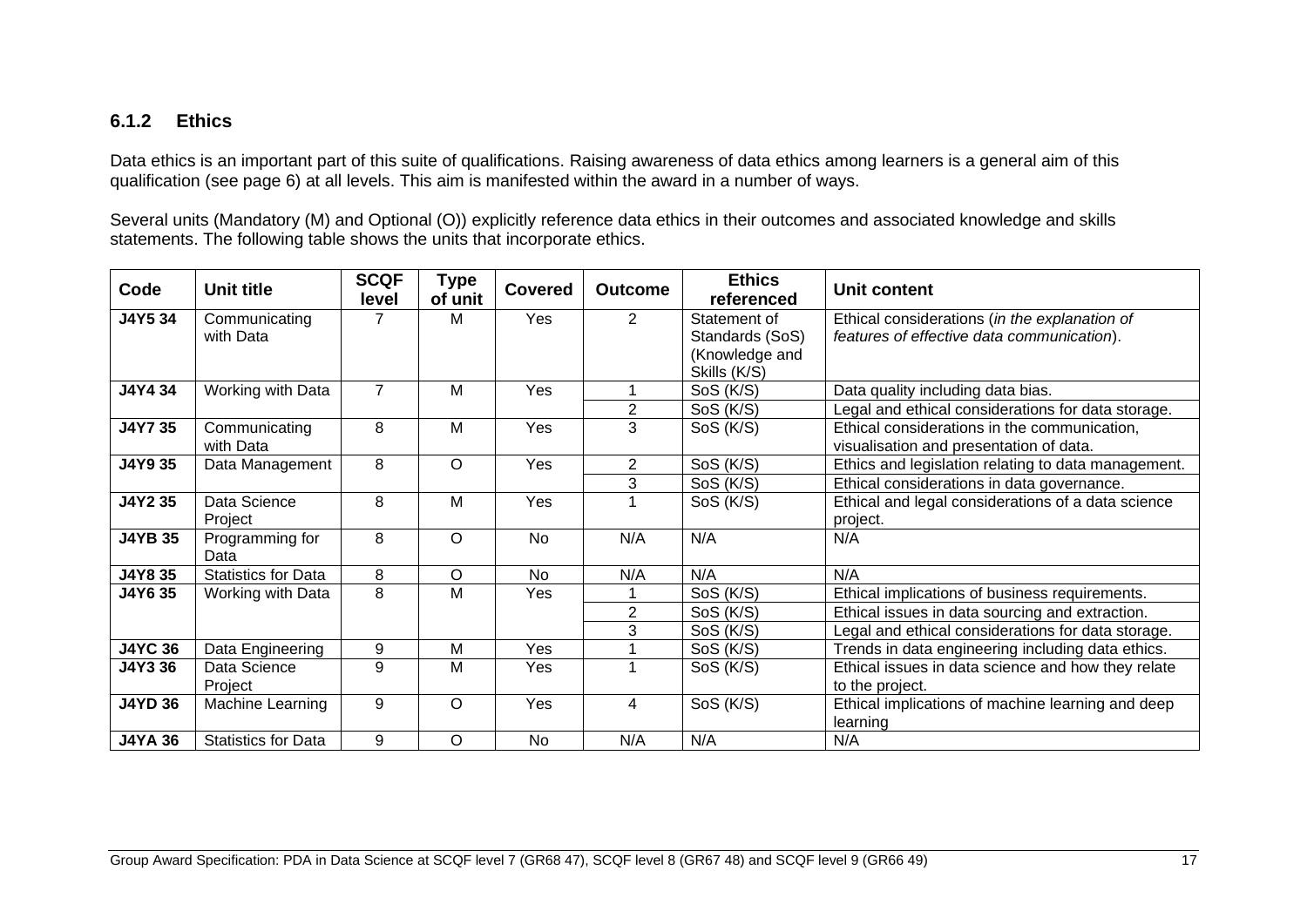Both mandatory units at SCQF levels 7 and 8 require learners to consider ethical issues, particularly problems associated with data bias.

The evidence requirements for some units require learners to provide evidence that ethics have been considered. For example, *Communicating with Data* at SCQF level 8 requires, as part of the observation evidence, that learners have taken ethical issues into consideration when they create and present their data dashboards.

The support notes in many units highlight data ethics. For example, *Programming with Data*, at SCQF level 8, requires learners to consider data bias and algorithmic bias, and possible strategies to address these issues.

### <span id="page-19-0"></span>**6.2 Recognition of prior learning**

SQA recognises that learners gain knowledge and skills acquired through formal, non-formal and informal learning contexts.

In some instances, a full group award may be achieved through the recognition of prior learning. However, it is unlikely that a learner would have the appropriate prior learning and experience to meet all the requirements of a full group award.

More information and guidance on the *Recognition of Prior Learning* (RPL) may be found on our website **[www.sqa.org.uk](http://www.sqa.org.uk/)**.

The following sub-sections outline how existing SQA unit(s) may contribute to this group award. Additionally, they also outline how this group award may be recognised for professional and articulation purposes.

#### <span id="page-19-1"></span>**6.2.1 Articulation and/or progression**

There are no formal articulation routes for this award. However, the qualification could lead to a number of potential destinations including under-graduate and post-graduate degree courses in data science.

The main progression for this award is from level to level. The most likely progression paths are:

**Data workers:** SCQF level 7 to SCQF level 8 **Data professionals:** SCQF level 8 to SCQF level 9

#### **6.2.2 Credit transfer**

The progression of the following units through the SCQF levels is accomplished by increasing the:

- amount of content (higher levels may contain new topics)
- scope of content (higher levels may expand the content of lower levels)
- complexity of content (higher levels may study the content in more complex ways)

Therefore, leaners who have successfully completed the higher level units will be awarded full credit transfer to the lower level units. For example, if a learner has passed the Level 9 Machine Learning unit, s/he will automatically achieve the Level 7 or Level 8 unit without providing additional evidence.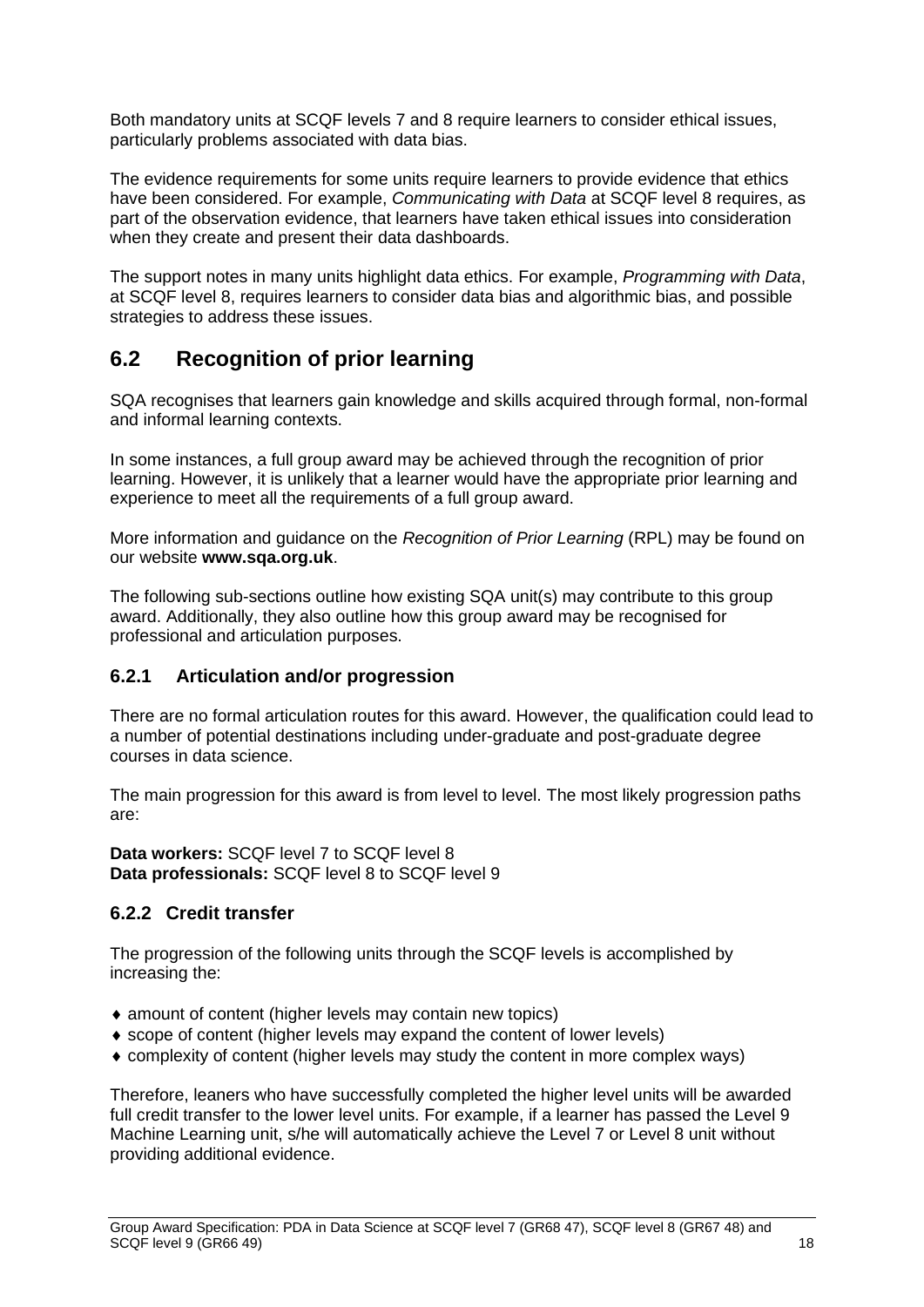**Centres must retain the evidence for the higher level unit and enter the learner for the lower level unit otherwise the learner will not be certificated.**



## <span id="page-20-0"></span>**6.3 Opportunities for e-assessment**

Some of the assessments for this qualification will be available via SOLAR www.sqasolar.org.uk. If your centre is not already on SOLAR you can complete the form on the SOLAR website and get immediate access. The SOLAR website contains training materials and answers many of the common questions you may have. If you would like to know more contact the SOLAR team on **solar@sqa.org.uk**.

### <span id="page-20-1"></span>**6.4 Support materials**

A **[list of existing ASPs](http://www.sqa.org.uk/sqa/46233.2769.html)** is available to view on SQA's website.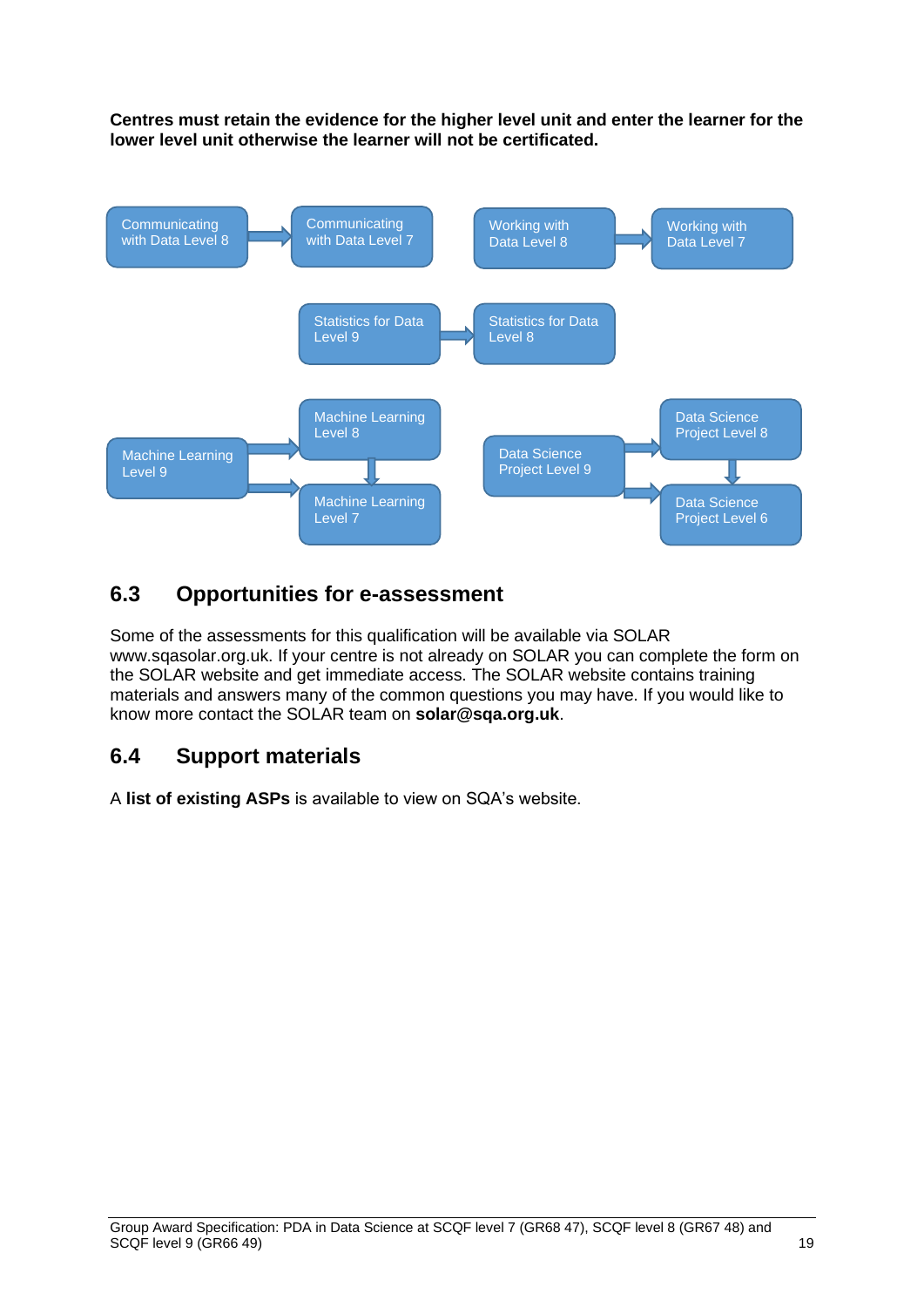## <span id="page-21-0"></span>**6.5 Resource requirements**

Learners will require access to computing resources capable of carrying out data analysis. Internet access will be required to use some online resources.

The qualification should not be delivered using general purpose software (such as spreadsheet software) for SCQF level 8 and above. Any programming languages designed for data analysis (such as Python and R) will be suitable. In addition, source control software will also be necessary (such as git). Specialist visualisation tools (such as Tableau or PowerBI) may also be used.

Learners will require Internet access to use a variety of online resources including accessing cloud environments. Learners may require their own accounts for cloud services or source control environments.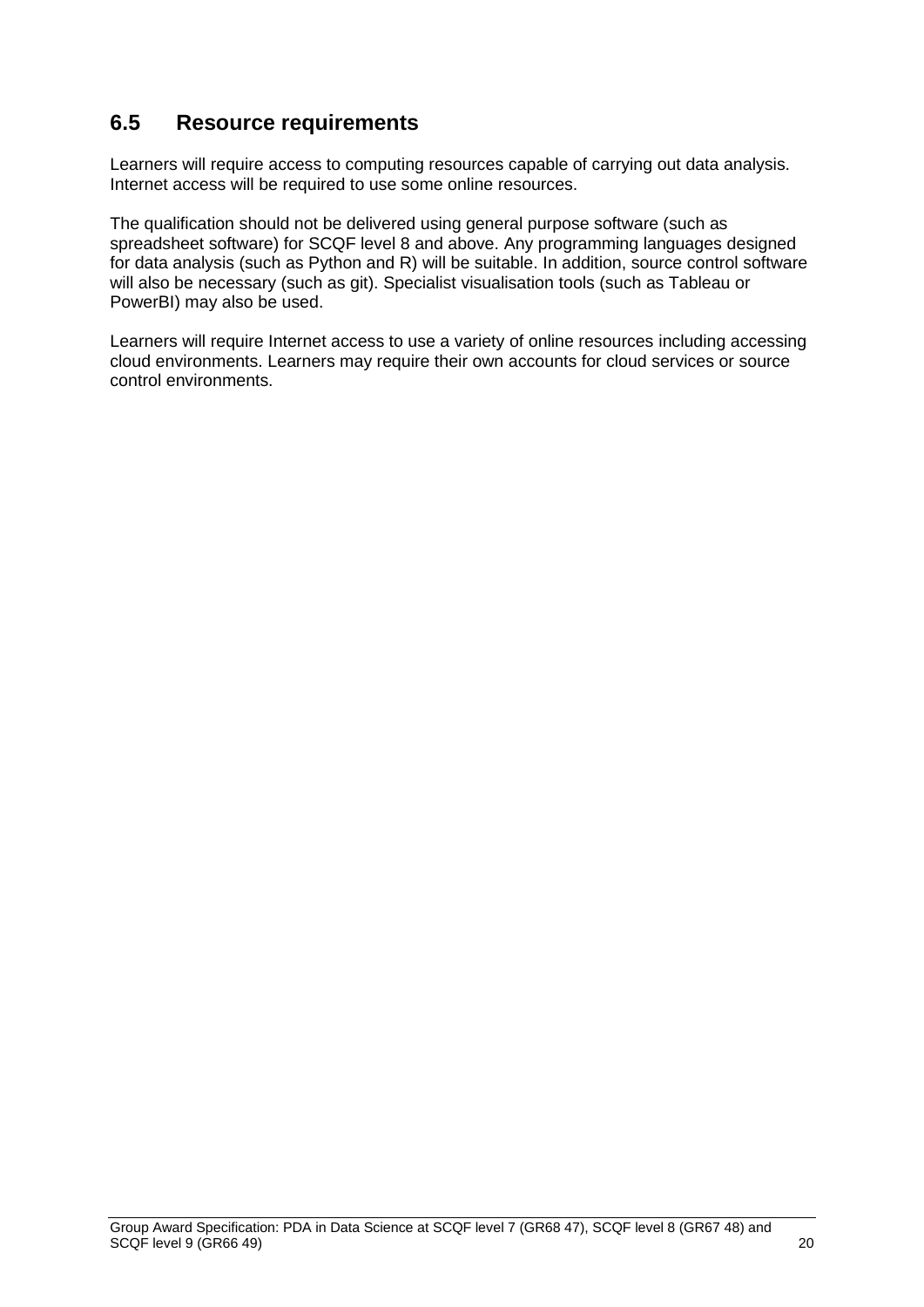## <span id="page-22-0"></span>**7 General information for centres**

### **Equality and inclusion**

The unit specifications making up this group award have been designed to ensure that there are no unnecessary barriers to learning or assessment. The individual needs of learners will be taken into account when planning learning experiences, selecting assessment methods or considering alternative evidence. Further advice can be found on our website **[www.sqa.org.uk/assessmentarrangements](http://www.sqa.org.uk/sqa/14977.html)**.

#### **Internal and external verification**

All assessments used within this/these qualification(s) should be internally verified, using the appropriate policy within the centre and the guidelines set by SQA.

External verification will be carried out by SQA to ensure that internal assessment is within the national guidelines for these qualifications.

Further information on internal and external verification can be found in *SQA's Guide to Assessment* **[\(www.sqa.org.uk/GuideToAssessment\)](http://www.sqa.org.uk/sqa/files_ccc/GuideToAssessment.pdf)**.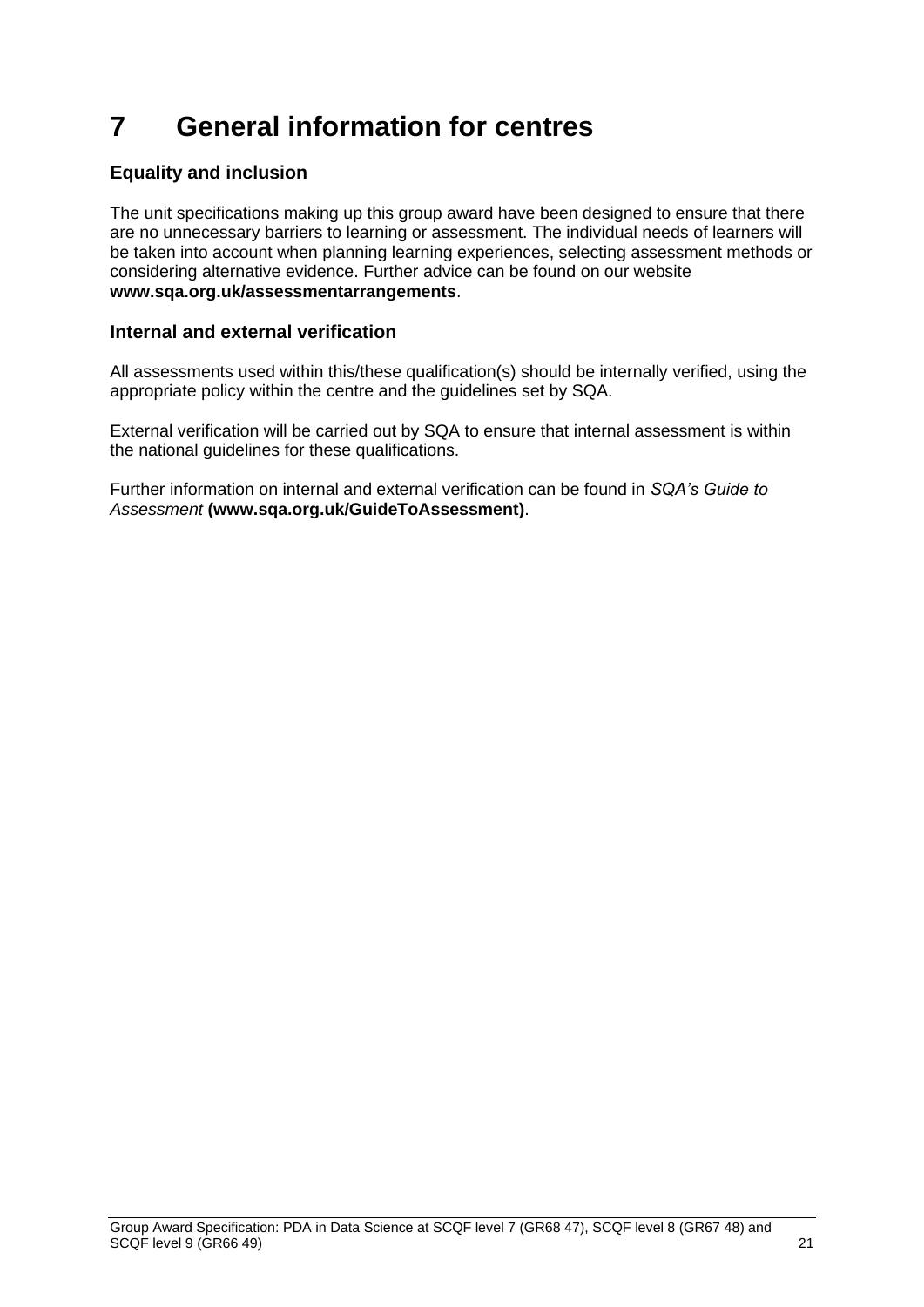## <span id="page-23-0"></span>**8 Glossary of terms**

**Embedded Core Skills:** is where the assessment evidence for the unit also includes full evidence for complete Core Skill or Core Skill components. A learner successfully completing the unit will be automatically certificated for the Core Skill. (This depends on the unit having been successfully audited and validated for Core Skills certification.)

**Finish date:** The end of a group award's lapsing period is known as the finish date. After the finish date, the group award will no longer be live and the following applies:

- candidates may not be entered for the group award
- the group award will continue to exist only as an archive record on the Awards Processing System (APS)

**Lapsing date:** When a group award is entered into its lapsing period, the following will apply:

- the group award will be deleted from the relevant catalogue
- the group award specification will remain until the qualification reaches its finish date at which point it will be removed from SQA's website and archived
- no new centres may be approved to offer the group award
- centres should only enter candidates whom they expect to complete the group award during the defined lapsing period

**SQA credit value:** The credit value allocated to a unit gives an indication of the contribution the unit makes to an SQA group award. An SQA credit value of 1 given to an SQA unit represents approximately 40 hours of programmed learning, teaching and assessment.

**SCQF:** The Scottish Credit and Qualification Framework (SCQF) provides the national common framework for describing all relevant programmes of learning and qualifications in Scotland. SCQF terminology is used throughout this guide to refer to credits and levels. For further information on the SCQF visit the SCQF website at **[www.scqf.org.uk](http://www.scqf.org.uk/)**.

**SCQF credit points:** SCQF credit points provide a means of describing and comparing the amount of learning that is required to complete a qualification at a given level of the Framework. One National Unit credit is equivalent to 6 SCQF credit points. One National Unit credit at Advanced Higher and one Higher National Unit credit (irrespective of level) is equivalent to 8 SCQF credit points.

**SCQF levels:** The level a qualification is assigned within the framework is an indication of how hard it is to achieve. The SCQF covers 12 levels of learning. HNCs and HNDs are available at SCQF levels 7 and 8 respectively. Higher National Units will normally be at levels 6–9 and graded units will be at level 7 and 8. National Qualification Group Awards are available at SCQF levels 2–6 and will normally be made up of National Units which are available from SCQF levels 2–7.

**Subject unit:** Subject units contain vocational/subject content and are designed to test a specific set of knowledge and skills.

**Signposted Core Skills:** refers to opportunities to develop Core Skills arise in learning and teaching but are not automatically certificated.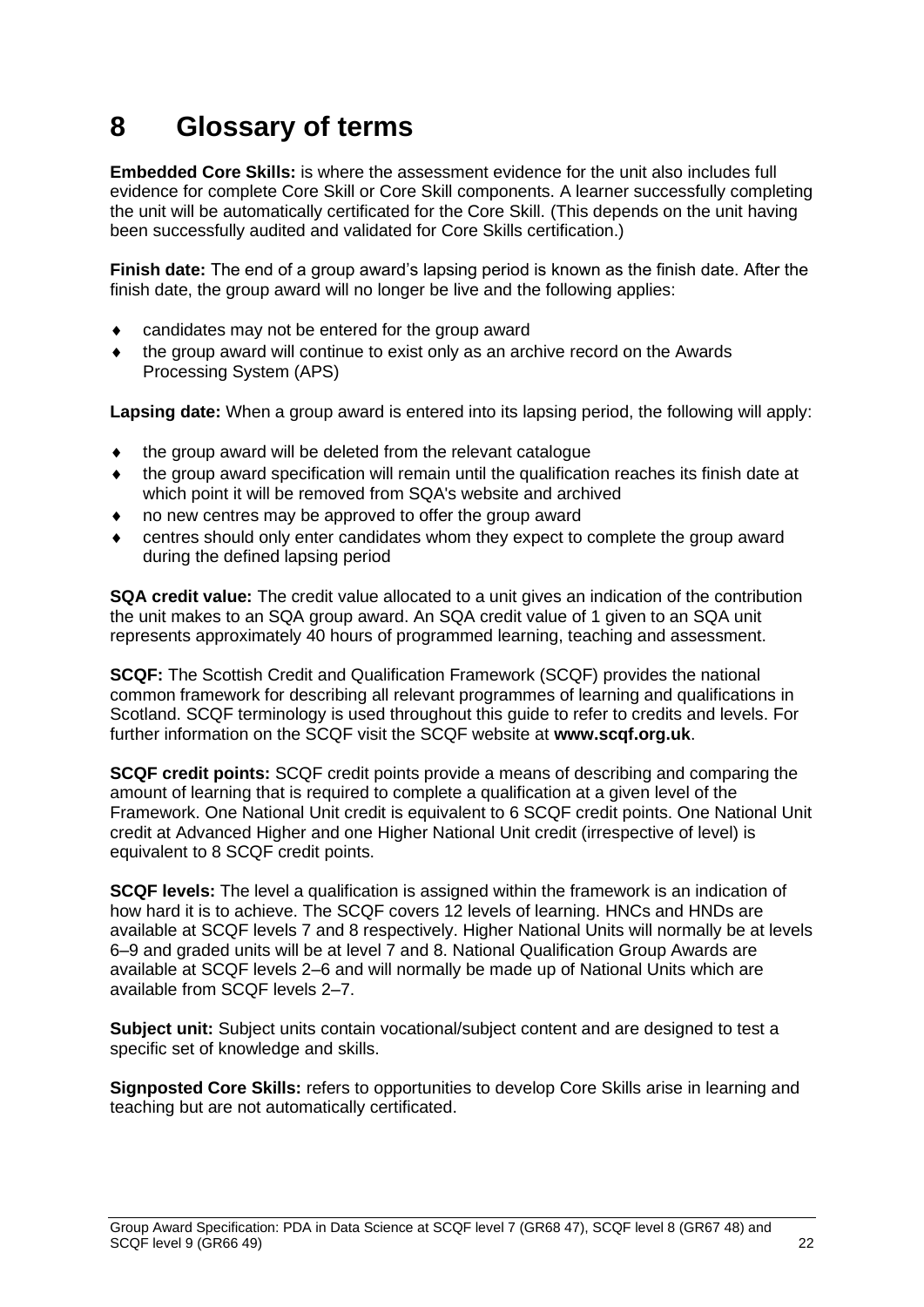## **History of changes**

It is anticipated that changes will take place during the life of the qualification and this section will record these changes. This document is the latest version and incorporates the changes summarised below. Centres are advised to check SQA's APS Navigator to confirm they are using the up to date qualification structure.

**NOTE:** Where a unit is revised by another unit:

- No new centres may be approved to offer the unit which has been revised.
- Centres should only enter candidates for the unit which has been revised where they are expected to complete the unit before its finish date.

| Version<br><b>Number</b> | <b>Description</b> | <b>Date</b> |
|--------------------------|--------------------|-------------|
|                          |                    |             |
|                          |                    |             |
|                          |                    |             |
|                          |                    |             |
|                          |                    |             |
|                          |                    |             |
|                          |                    |             |
|                          |                    |             |
|                          |                    |             |
|                          |                    |             |
|                          |                    |             |
|                          |                    |             |

#### **Acknowledgement**

SQA acknowledges the valuable contribution that Scotland's colleges have made to the development of this qualification.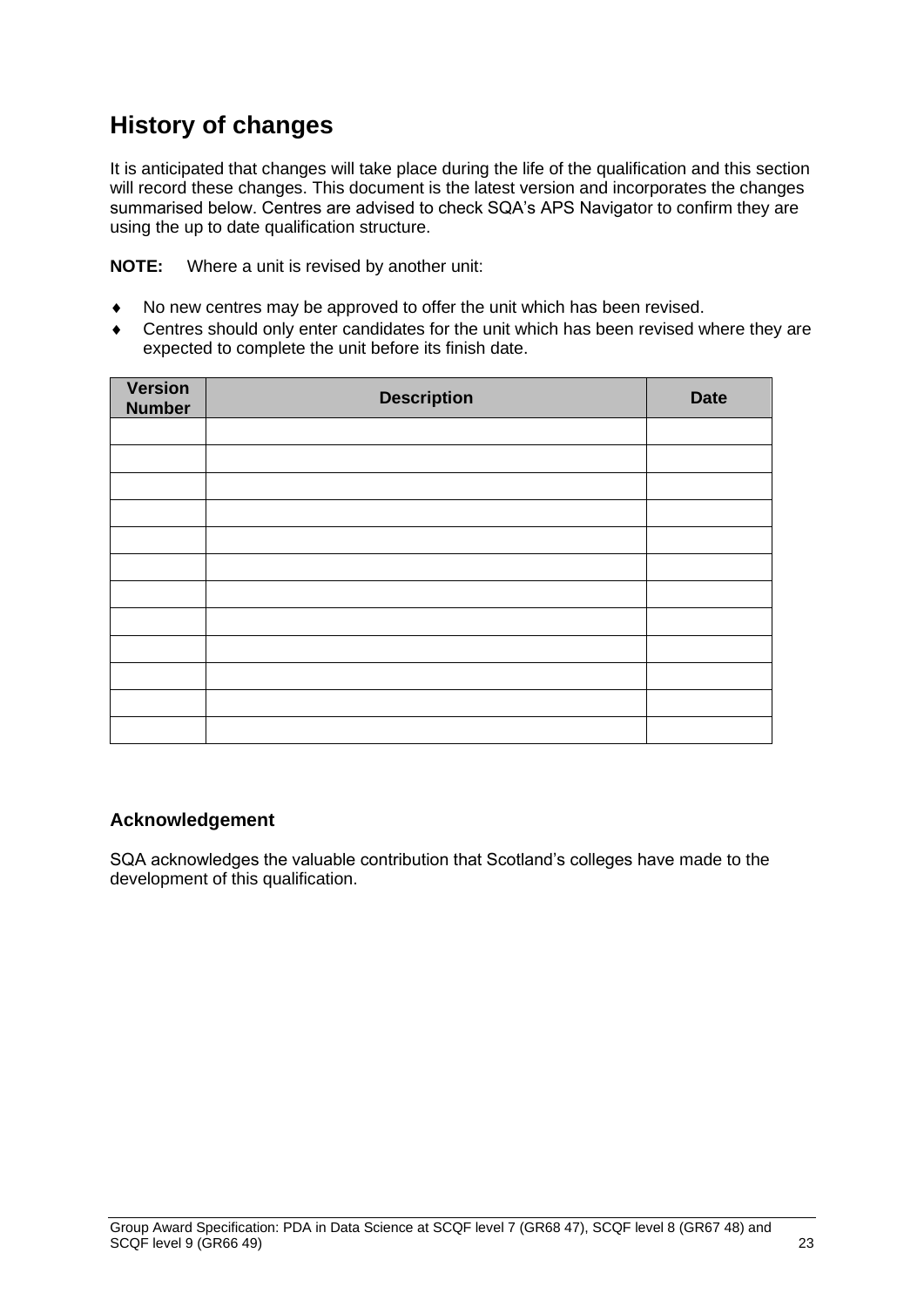## <span id="page-25-0"></span>**9 General information for learners**

This section will help you decide whether this is the qualification for you by explaining what the qualification is about, what you should know or be able to do before you start, what you will need to do during the qualification and opportunities for further learning and employment.

The Professional Development Award in Data Science is available at three levels: SCQF level 7, SCQF level 8 and SCQF level 9. The SCQF level 7 qualification is comprises three units; the SCQF level 8 qualification is comprised of four units; and the SCQF level 9 qualification is comprised of three units (two double-credit units). Each credit is expected to take around 40 hours of learning and an additional 40 hours of independent study.

The qualification aims to develop your knowledge and practical skills in data science. Data science is an increasingly important field as the world becomes digitised and organisations move towards making data-driven decisions either internally or for their customers. Jobs in data science include data analysts, data engineers, data management, machine learning engineers or business intelligence analysts. Equally as important are existing roles such as finance analysts or marketeers that now require data science skills to make them more efficient, accurate or effective. SCQF level 7 is suitable for those that interpret data on a daily basis and wish to start to produce their own reports. SCQF level 8 is suitable for those who already produce data but wish to improve their skills and effectiveness. SCQF level 9 is suitable for those wishing to become a data analyst and require a good grounding in the tools and techniques. The qualification is also suitable for those wishing to use it as a stepping-stone to further qualifications such as under-graduate and post-graduate degree courses.

You are not expected to know anything about data science or computing before you commence this qualification at SCQF level 7. However, it is recommended that you possess Mathematics at SCQF level 5 or equivalent before commencing.

#### **What skills will you learn?**

You will learn how to manipulate data using appropriate tools. You will then learn how to visualise the data, create insights and tell stories using data. At the higher levels you will learn sufficient statistics to ensure you are correctly interpreting your insights and correctly design approaches to solving problems using data. You will design and develop a dashboard to show key insights. At SCQF level 9 you will not only create algorithms to predict outcomes but will work with text data to capture insights. As data moves increasingly into the cloud, you will learn how to carry out analysis using data situated in the cloud, utilising fast machines capable of analysing very large datasets. You will also question everything you do with your data from an ethical standpoint and ensure you do not perpetuate bias in your results.

There are a selection of optional units, which include projects, both individual and group, to give you an opportunity to practise working with messy data on real-world problems. You can also specialise in data management, data security or Machine Learning.

#### **Assessment**

The assessments are a mix of testing your knowledge and a demonstration of your practical abilities working with data.